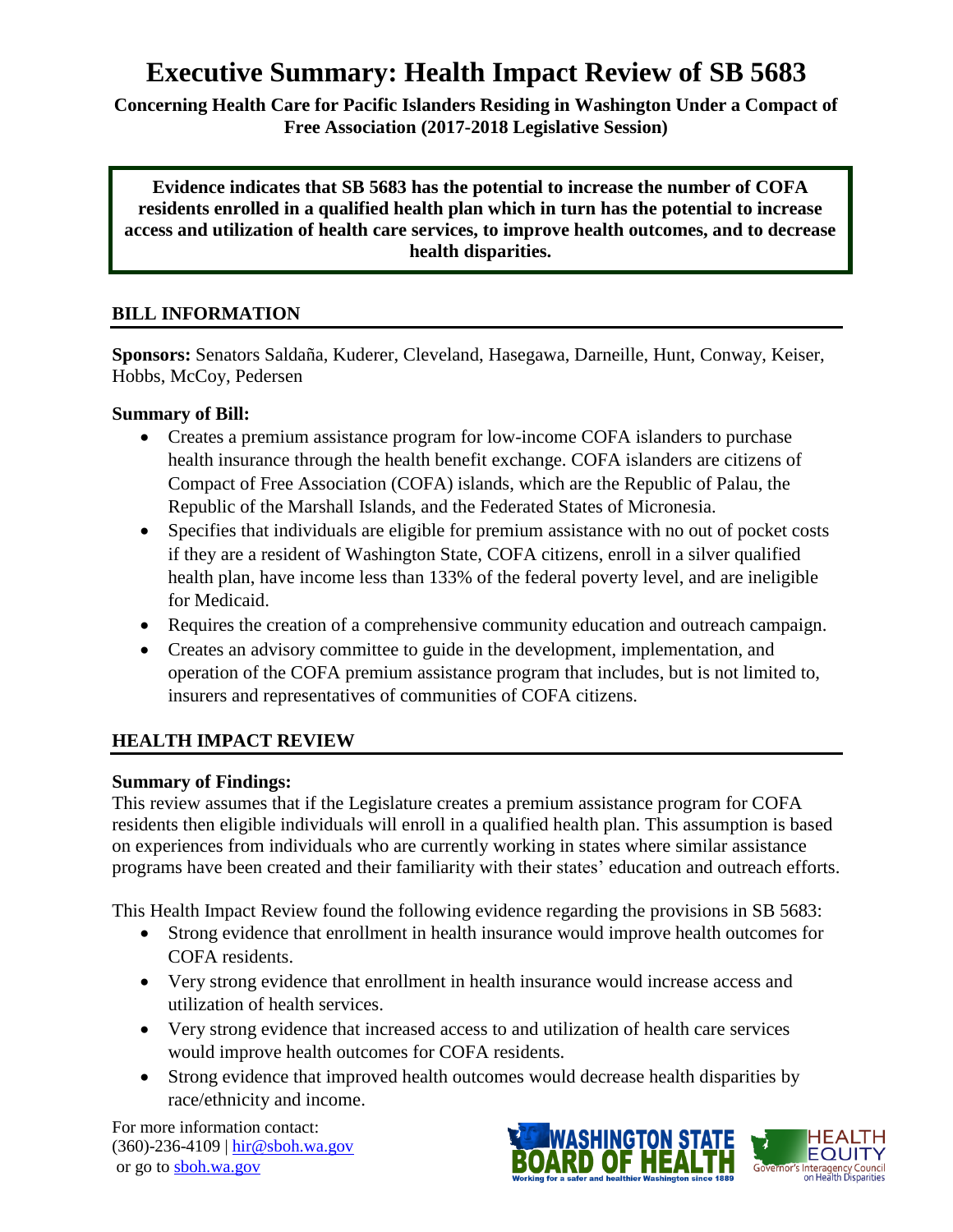# **Health Impact Review of SB 5683**

**Concerning Health Care for Pacific Islanders Residing in Washington under a Compact of Free Association (2017-2018 Legislative Session)**

# **February 13, 2017**

Author: Alexandra Montaño Contributor/Reviewer: Christy Hoff Reviewer: Sierra Rotakhina Reviewer: Michelle Davis Reviewer: Kelie Kahler

# **Acknowledgement**

We would like to thank the experts who provided consultation and technical support during this Health Impact Review.

# **Contents**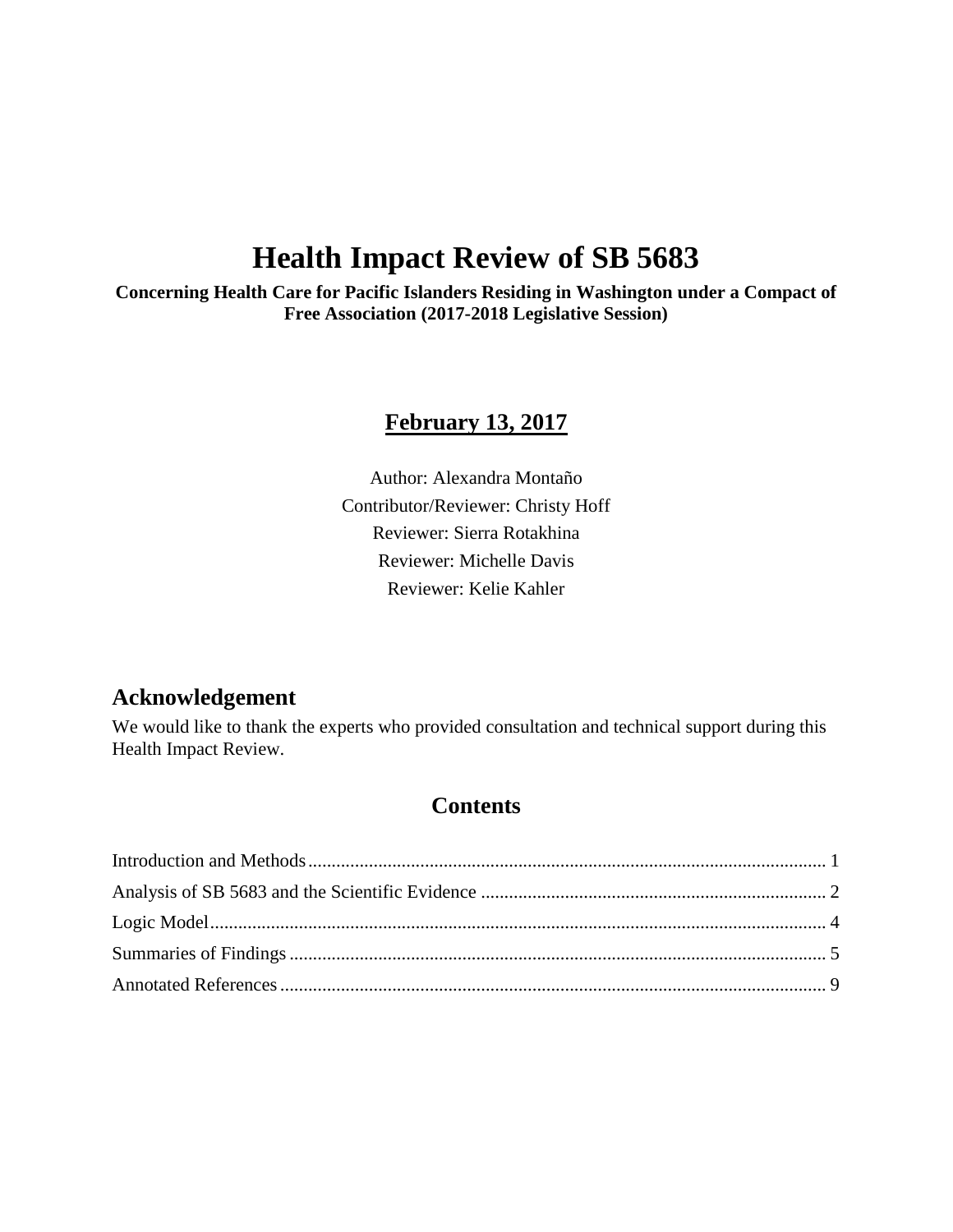# **Introduction and Methods**

<span id="page-2-0"></span>A Health Impact Review is an analysis of how a proposed legislative or budgetary change will likely impact health and health disparities in Washington state [\(RCW 43.20.285\)](http://apps.leg.wa.gov/rcw/default.aspx?cite=43.20.285). For the purpose of this review 'health disparities' have been defined as the differences in disease, death, and other adverse health conditions that exist between populations [\(RCW 43.20.270\)](http://apps.leg.wa.gov/rcw/default.aspx?cite=43.20.270). This document provides summaries of the evidence analyzed by State Board of Health staff during the Health Impact Review of Senate Bill 5683 [\(SB 5683\)](http://app.leg.wa.gov/billsummary?BillNumber=5683&Year=2017) from the 2017-2018 legislative session.

Staff analyzed the content of SB 5683 and created a logic model depicting possible pathways leading from the provisions of the bill to health outcomes. We conducted objective reviews of the literature for each pathway using databases including PubMed and Google Scholar.

The following pages provide a detailed analysis of the bill including the logic model, summaries of evidence, and annotated references. The logic model is presented both in text and through a flowchart (Figure 1). The logic model includes information on the strength of the evidence for each relationship. The strength-of-evidence has been defined using the following criteria:

- Not well researched: the literature review yielded few if any studies or only yielded studies that were poorly designed or executed or had high risk of bias.
- **A fair amount of evidence:** the literature review yielded several studies supporting the association, but a large body of evidence was not established; or the review yielded a large body of evidence but findings were inconsistent with only a slightly larger percent of the studies supporting the association; or the research did not incorporate the most robust study designs or execution or had a higher than average risk of bias.
- **Strong evidence:** the literature review yielded a large body of evidence on the relationship (a vast majority of which supported the association) but the body of evidence did contain some contradictory findings or studies that did not incorporate the most robust study designs or execution or had a higher than average risk of bias; or there were too few studies to reach the rigor of 'very strong evidence'; or some combination of these.
- **Very strong evidence:** the literature review yielded a very large body of robust evidence supporting the association with few if any contradictory findings. The evidence indicates that the scientific community largely accepts the existence of the association.

This review was subject to time constraints, which influenced the scope of work for this review. The annotated references are only a representation of the evidence and provide examples of current research. In some cases only a few review articles or meta-analyses are referenced. One article may cite or provide analysis of dozens of other articles. Therefore the number of references included in the bibliography does not necessarily reflect the strength-of-evidence. In addition, some articles provide evidence for more than one research question so they are referenced multiple times.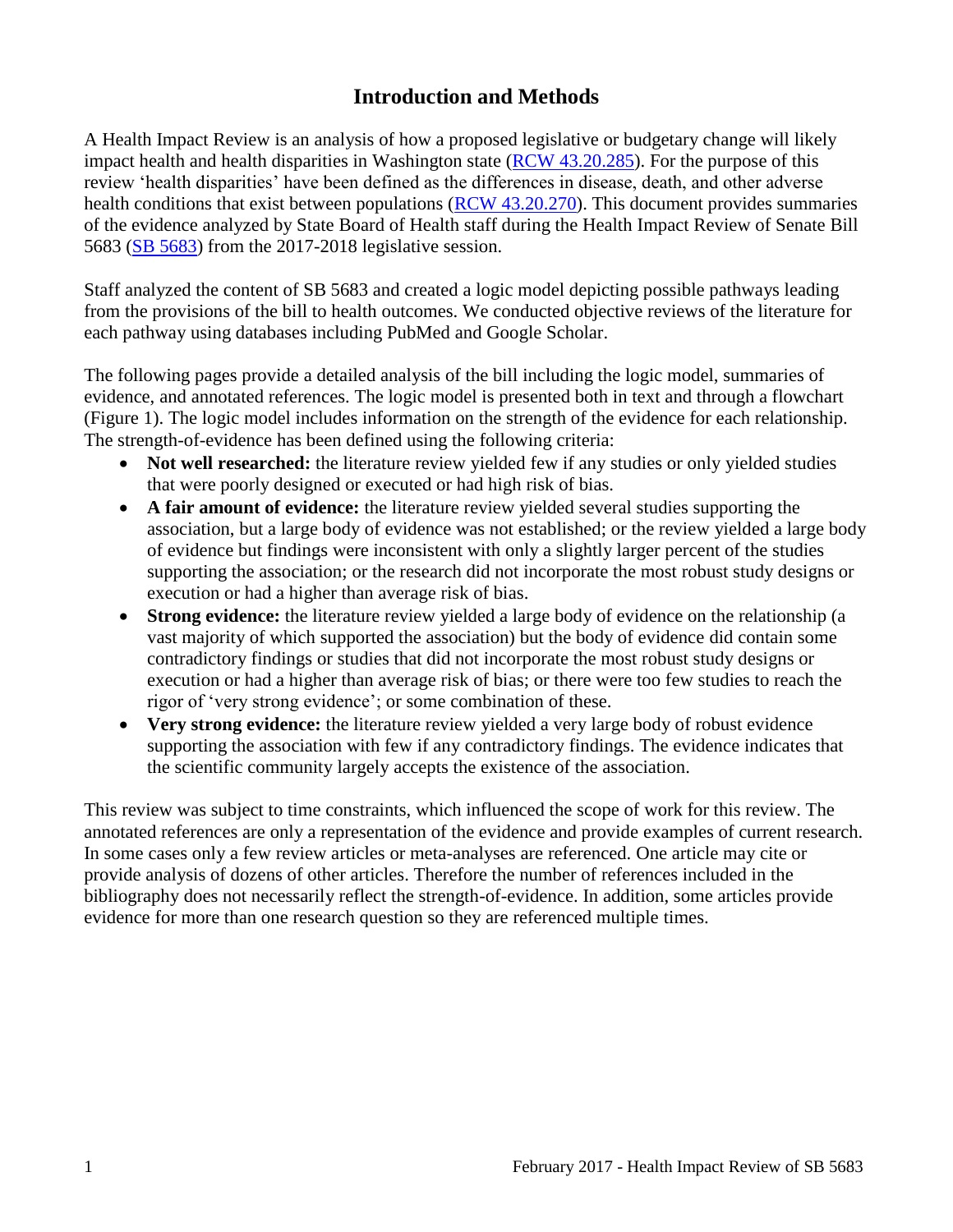# **Analysis of SB 5683 and the Scientific Evidence**

#### <span id="page-3-0"></span>*Summary of Relevant Background Information*

- The Compact of Free Association (COFA) is a set of treaties between the United States and three sovereign nations, which are the Republic of Palau, the Republic of the Marshall Islands, and the Federated States of Micronesia.<sup>[1](#page-10-1)</sup>
- The political relationship created by this agreement allows citizens from the COFA islands to live and work lawfully in the United States without a visa in exchange for U.S. military presence on the islands. [1](#page-10-1)
- As a result of the Personal Responsibility and Work Opportunity Reconciliation Act of 1996 (PRWORA), also referred to as welfare reform, COFA migrants living the United States are excluded from federal safety net programs such as Medicaid, Temporary Assistance for Needy Families (TANF), and the Supplemental Nutrition Assistance Program (SNAP).<sup>[2](#page-10-2)</sup>

#### *Summary of SB 5683*

- Creates a premium assistance program for low-income COFA islanders to purchase health insurance through the health benefit exchange.
- Specifies that individuals are eligible for premium assistance with no out of pocket costs if they are a resident of Washington State, COFA citizens, enroll in a silver qualified health plan, have income less than 133% of the federal poverty level, and are ineligible for Medicaid.
- Requires the creation of a comprehensive community education and outreach campaign.
- Creates an advisory committee to guide in the development, implementation, and operation of the COFA premium assistance program that includes, but is not limited to, insurers and representatives of communities of COFA citizens.

#### *Health impact of SB 5683*

Evidence indicates that SB 5683 has the potential to increase the number of COFA residents enrolled in a qualified health plan which in turn has the potential to increase access and utilization of health care services, to improve health outcomes, and to decrease health disparities.

#### *Pathways to health impacts*

The potential pathways leading from the provisions of SB 5683 to decreased health disparities are depicted in Figure 1. We have assumed that if the Legislature creates a premium assistance program for COFA residents then eligible individuals will enroll in a qualified health plan. This assumption is based on experiences from individuals who are currently working in states where similar assistance programs have been created and their familiarity with their states' education and outreach efforts. There is strong evidence that enrollment in health insurance would improve health outcomes for chronic conditions and reduce the risk of mortality from all causes as well as numerous types of cancer.<sup>[3-15](#page-10-3)</sup> There is very strong evidence that enrollment in health insurance would increase access and utilization of health services such as preventative screenings for diabetes, high cholesterol, cancer, and hypertension.<sup>[9,](#page-13-0)[10](#page-14-0)[,14-23](#page-15-0)</sup> There is very strong evidence that increasing access to and utilization of health services such as screenings for HIV, counseling for tobacco cessation and mental health services would improve health outcomes.<sup>[24-26](#page-20-0)</sup> There is strong evidence that COFA migrants, more often categorized broadly as Pacific Islanders, and low-income individuals experience higher rates of adverse health outcomes than their counterparts,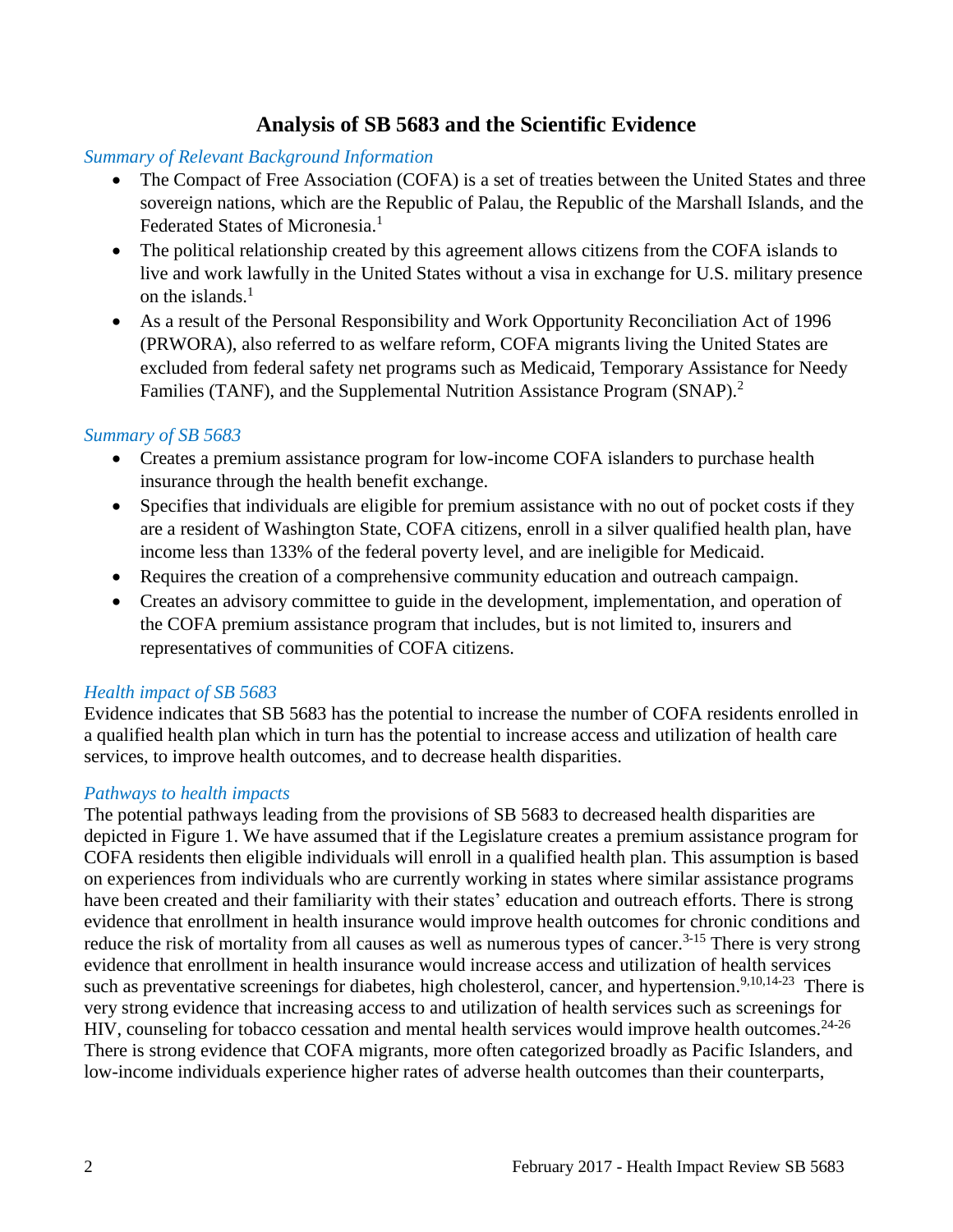therefore improving health outcomes for these populations would help decrease health disparities by race/ethnicity and income.<sup>[1](#page-10-1)[,27-33](#page-21-0)</sup>

Due to time limitations we only researched the most direct connections between the provisions of the bill and decreased health disparities and did not explore the evidence for all possible pathways. For example, potential pathways that were not researched include:

- Evidence for how other factors besides insurance, such as access to transportation and availability of appointments, would likely influence utilization of health care services and health outcomes.
- Evidence for how customs and culture would likely impact health seeking behaviors and the need for culturally appropriate care.
- Evidence for how insurance coverage affects overall financial stability.

#### *Magnitude of impact*

It is unclear from available data exactly how many people will be impacted by this bill due in part to limited disaggregated data about COFA residents in Washington. Data from the 2014 American Community Survey (ACS), which was compiled upon request by the Washington State Office of Financial Management (OFM) Forecasting and Research Division, estimate that there are 6,910 Marshallese and Micronesian residents living in Washington. However, due to the small sample size and the large margin of error, the upper and lower bounds of the estimate range from 4,455 to 9,365 persons. Eligibility for the proposed COFA premium assistance program stipulates that in order to qualify for participation, an individual must have income less than 133% of the federal poverty level, which based on ACS data is close to 3,806 individuals. It is important to recognize that this program would only have an impact on the adult COFA population as children and pregnant women in the state are covered by the Children's Health Insurance Program (CHIP) and other state-based health insurance programs. Therefore, the estimate of 3,806 individuals who would be impacted by this bill is an overestimate, as it includes both adults and children.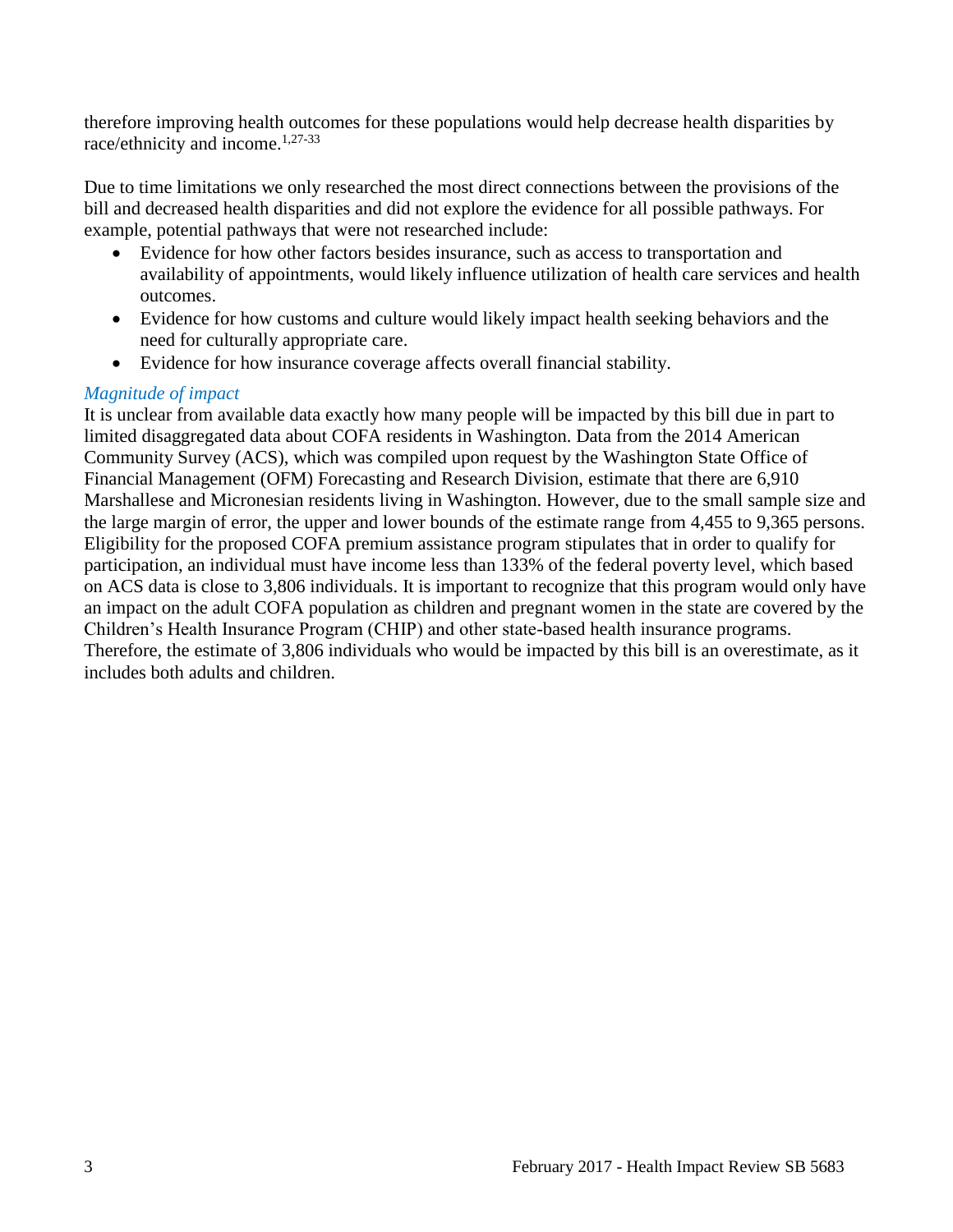# **Logic Model**

<span id="page-5-0"></span>

Very Strong Evidence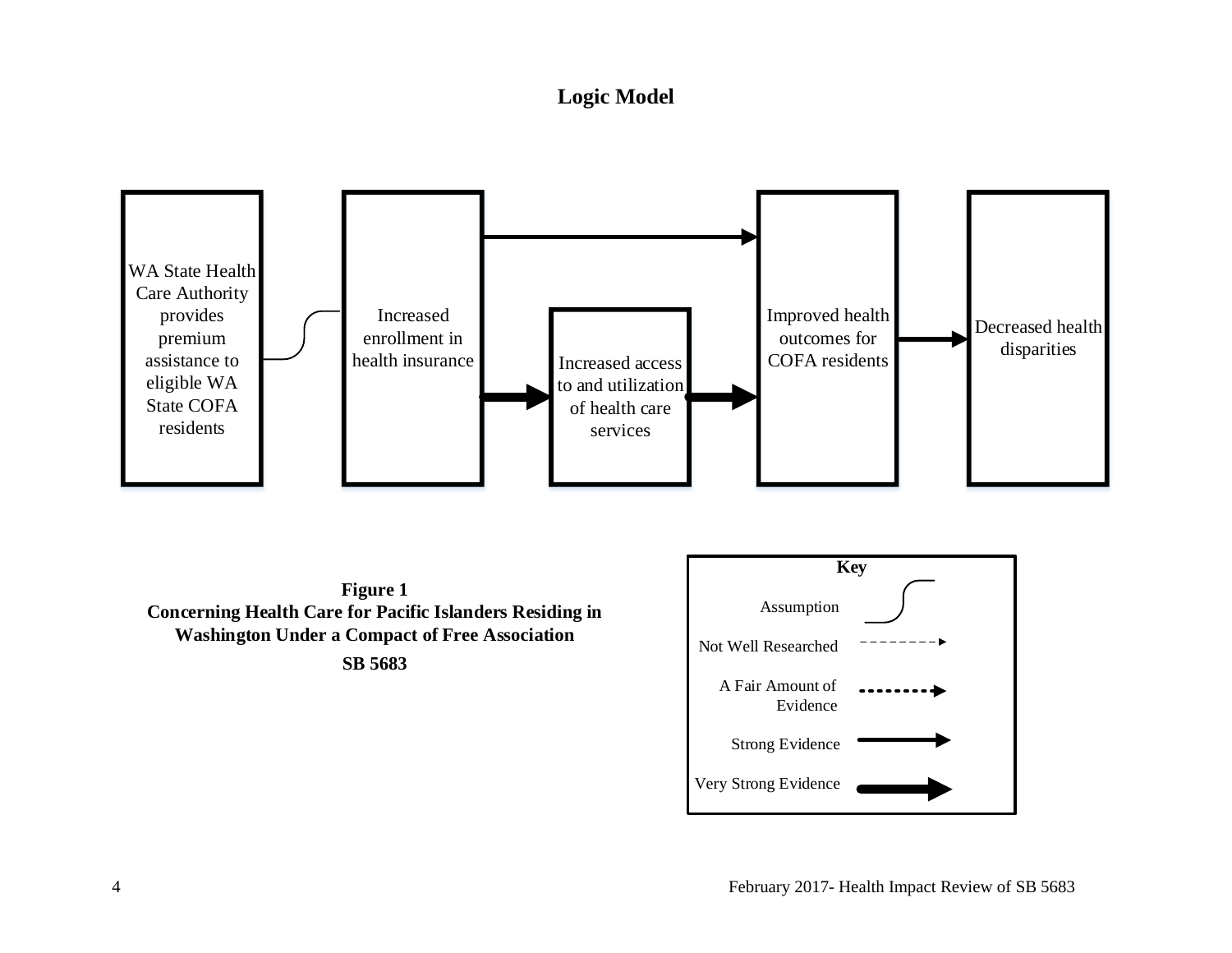## **Summaries of Findings**

#### <span id="page-6-0"></span>**Will a premium assistance program for COFA residents lead to increased enrollment in health insurance?**

We have made the assumption that if the Washington Legislature creates a premium assistance program for COFA residents then eligible individuals will enroll in a qualified health plan. Very few states have created programs of this nature, therefore literature and data are currently not available. The assumption made here is primarily based off experiences shared by individuals in a November 2015 webinar who are working in states where assistance programs have either been established or have been proposed. Thus far, Hawaii has a state-funded benefits program for COFA and other adult noncitizens that began in March 2015 and Oregon will begin enrolling for their new assistance program in November 2016. Although data about current enrollment in these programs is not available, individuals involved in the implementation have indicated that success is highly dependent upon an organization's ability to listen to and support community leaders, provide linguistically and culturally appropriate communications, and share information between stakeholders. This feedback aligns closely with the requirement in HB1291 for the creation of a comprehensive community education and outreach campaign. Similar to findings from other states, discussions with community members in Washington who represent, and identify as, Pacific Islanders and Marshallese have indicated that utilizing existing leadership, identifying common gathering spaces, such as churches, as areas for outreach, and recruiting team members who speak diverse languages are all positive ways to engage with the community that this program is aiming to serve. Further, community members have indicated that many adults are aware of the health services provided for COFA children and pregnant women in Washington and in this way, are already engaging with the health care system. Therefore, based on evidence from other states who have implemented these programs, and feedback from community members in Washington, we believe that the assumption that COFA residents will participate in the premium assistance program is an informed assumption.

#### **Will increased enrollment in health insurance lead to improved health outcomes for COFA residents?**

There is strong evidence that enrollment in health insurance would improve health outcomes for COFA residents. Evidence indicates that health insurance coverage was associated with better general,<sup>[5](#page-11-0)</sup> physical, and mental health, and that this increase in health status was greatest for participants in the lowest income group  $(< 300\%$  FPL).<sup>[14](#page-15-0)</sup> In a study of individuals who experienced a health shock caused by an unintentional injury or a new chronic condition, uninsured individuals reported significantly worse short-term health and were more likely to not be fully recovered and no longer in treatment at follow-up compared to those with health insurance.[8](#page-13-1) Having health insurance has also been associated with improved health outcomes for a number of conditions including stroke, heart failure, diabetes, melanoma, heart attack, serious injury or trauma, and serious acute conditions with hospital admission.<sup>[3,](#page-10-3)[4,](#page-11-1)[10,](#page-14-0)[12](#page-14-1)</sup> Further, having health insurance was associated with improved management and control of diabetes, hypercholesterolemia, and hypertension.<sup>[9](#page-13-0)</sup> Among patients aged 18–64 years old, patients with insurance have been shown to have a significantly lower risk of death than uninsured patients for cervical,<sup>[7](#page-12-0)</sup> head and neck,<sup>[11](#page-14-2)</sup> breast, colorectal, lung, prostate, and bladder cancers and non-Hodgkin lymphoma. $6,13$  $6,13$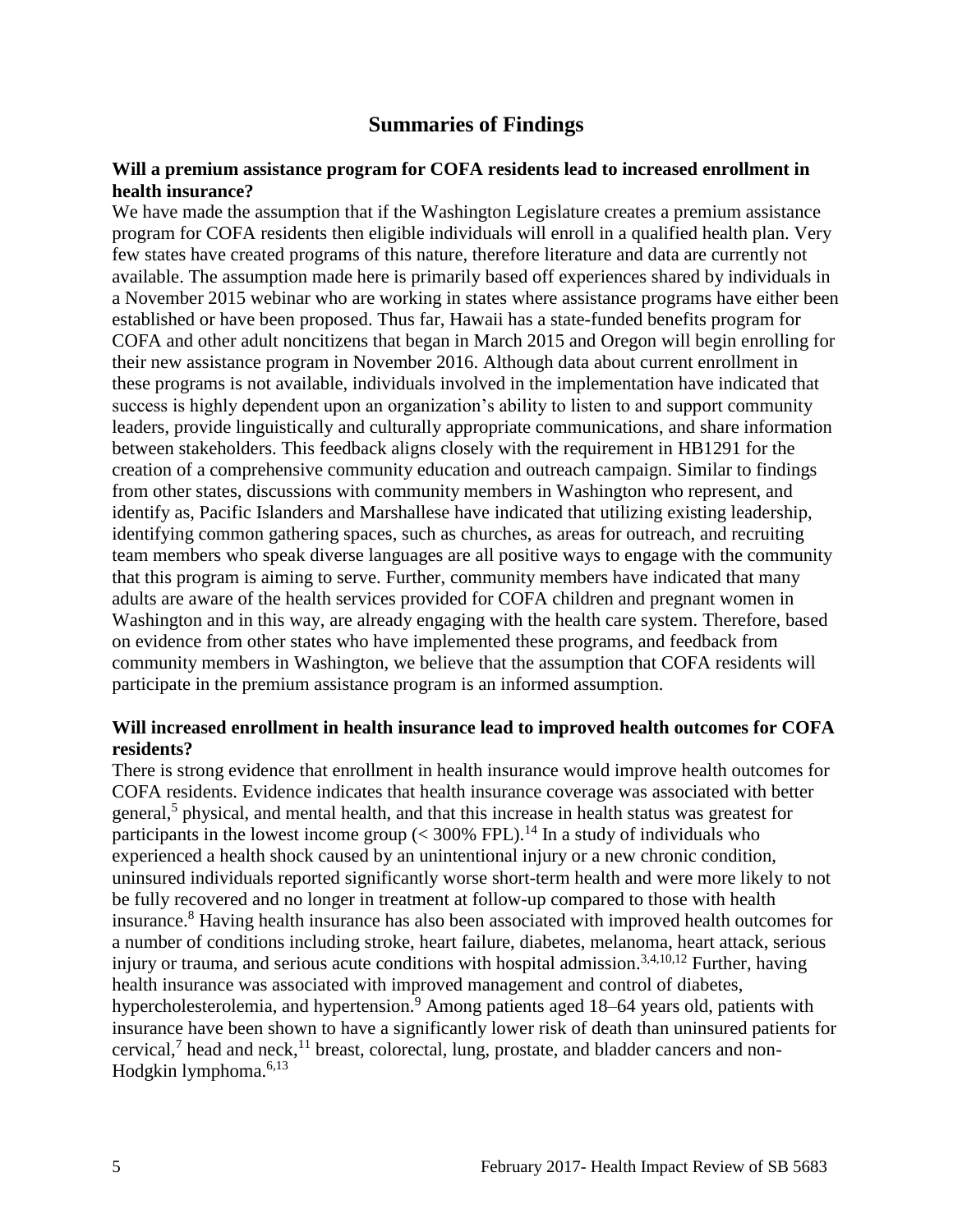#### **Will increased enrollment in health insurance lead to increased access to and utilization of health care services?**

#### *Access*

There is very strong evidence that enrollment in health insurance would increase access to and utilization of health services. For example, when first looking at access, evidence indicates that being uninsured is associated with a higher likelihood of not having a usual place for medical care, and that having insurance coverage at any given time in the past year increased the likelihood that adults had a usual place for care.<sup>[18,](#page-17-0)[22,](#page-19-0)[23](#page-20-1)</sup> One study estimated that adults aged 18 to 64 who did not have health insurance for more than a year at the time of the survey were nearly six times as likely to not have a usual source of care compared to those who were continuously insured. [21](#page-19-1) Further, evidence indicates that uninsured individuals more frequently reported delaying medical care (50.87%), and being unable to get medical care (38.87%), dental care (48.18%), mental health care (16.87%), and prescription drugs (40.23%) than insured individuals. [23](#page-20-1) In addition, even after evaluating different combinations of vulnerability characteristics, such as health status, education, and region of residence, lacking health insurance had the strongest association with unmet health care needs, followed by family income and having a regular source of care.<sup>[18](#page-17-0)</sup>

#### *Utilization*

Evidence indicates that health insurance is associated with increased utilization of health care services, such as visiting a doctor or health care professional.<sup>[22](#page-19-0)</sup> For example, health insurance has been associated with higher rates of diagnosis of diabetes, hypercholesterolemia, and hypertension among nonelderly adults[.](#page-13-0)<sup>9</sup> One study found that compared to those with continuous health insurance coverage and the same chronic conditions, persons without health insurance in the previous year were five to six times as likely to forgo needed care if they had hypertension  $(42.7\% \text{ versus } 6.7\%)$ , diabetes  $(47.5\% \text{ versus } 7.7\%)$  and asthma  $(40.8\% \text{ versus } 8.0\%)$ .<sup>[21](#page-19-1)</sup> Further, having health insurance has been positively associated with receiving recommended preventive care.<sup>[10](#page-14-0)</sup> In a 2012 study, researchers found that having health insurance was significantly associated with a greater likelihood of receiving the influenza vaccine, tetanus and diphtheria toxoid (Td) or tetanus, diphtheria, and acellular pertussis (Tdap) vaccine, and the pneumococcal vaccine (PPSV).<sup>[19](#page-18-0)</sup> Further, vaccine coverage for influenza, PPSV, shingles, and HPV were two to three times higher among those with health insurance.<sup>[19](#page-18-0)</sup>

A number of studies have been able to utilize a quasi-experimental approach after statewide changes occurred following events such as the Massachusetts Health Care Reform in 2006, the Oregon Health Insurance Experiment in 2008, and Medicaid expansion. Evidence following the Oregon Health Insurance Experiment indicates that enrollment in insurance (Medicaid) was associated with increased hospital, outpatient, and drug utilization; increased compliance with recommended preventive care; an increase in the perceived access to and quality of care; and declines in exposure to substantial out-of-pocket medical expenses and medical debts.<sup>[16](#page-16-0)[,17](#page-17-1)</sup> Further, insured participants were more likely to receive preventive screening services for body mass index (BMI), blood pressure, smoking, Pap test, mammography, chlamydia, and diabetes.<sup>[20](#page-18-1)</sup> Finally, evidence from Medicaid expansion and the health care reform in Massachusetts indicates that an increased rate of insurance coverage is associated with increased utilization of health care services, and higher rates of diagnosis of chronic health conditions, particularly among low-income adults.<sup>[14,](#page-15-0)[15](#page-16-1)</sup>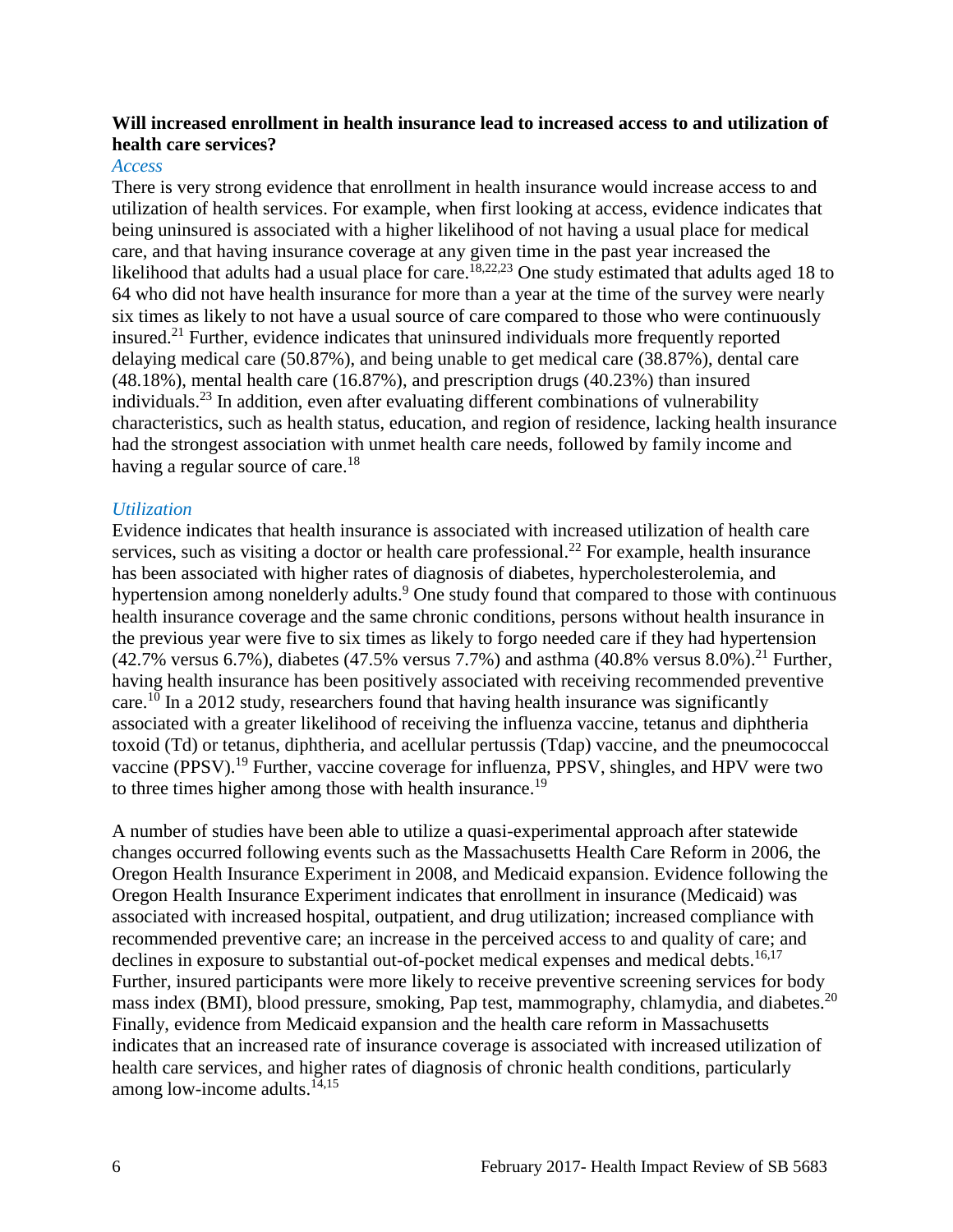#### **Will increased access to and utilization of health care services improve health outcomes for COFA residents?**

There is very strong evidence that increased access to and utilization of health care services would improve health outcomes for COFA residents. There is a large body of evidence supporting the positive association between utilization of health services for the early detection and treatment of physical and mental health disorders<sup>[24](#page-20-0)</sup> and improved health outcomes. There is strong consensus in the scientific literature supporting this association, therefore we are providing only a few examples here. A large systematic review that informed the U.S. Preventive Services Task Force (USPSTF) recommendation indicated that when done in combination, behavioral therapy and pharmacotherapy demonstrate an 82% increase in tobacco cessation when compared to minimal intervention or usual standard of care.<sup>[25](#page-20-2)</sup> Another study by the expert panel from USPSTF found evidence to support that screening tests for HIV are accurate and that antiretroviral therapy (ART) reduces the risk death and sexual transmission of HIV.<sup>[26](#page-21-1)</sup> Note that this does not indicate that all treatments are effective, but rather than there is a very large body of evidence supporting that evidence-based treatments are available.

#### **Will improved health outcomes lead to decreased health disparities?**

There is strong evidence that improved health outcomes for COFA residents would decrease health disparities by race/ethnicity and income. As previously discussed, race/ethnicity data are often not disaggregated to the level where specific disparities among COFA residents can be assessed. Instead, Native Hawaiian/Pacific Islander (NHPI), Native Hawaiian and Other Pacific Islander (NHOPI) and Asian/Pacific Islander (API) are most commonly used to refer to groups that include persons who are from the Marshall Islands, the Republic of Palau, and the Federated States of Micronesia. Further, because SB 5683 specifies that eligibility for the premium assistance program requires an individual to have income less than 133% of the federal poverty level, health disparities among low income populations are also discussed.

Nationally, CDC data show that between 2005-2010 suicide deaths among NHPI increased 170%, and NHPI adults are 46% more likely to be diagnosed with cancer than any other racial group.<sup>[1](#page-10-1)</sup> Further, 35% of NHPI were considered obese, 15% had been told they have diabetes, and 14% smoke every day, all of which are rates that are significantly higher than the national average.<sup>[1](#page-10-1)</sup> In a study using a nationally representative survey, data indicate that Pacific Islanders in the cohort were more likely to currently smoke, be overweight, and have heavy alcohol intake.<sup>[28](#page-21-2)</sup> Further research has shown that compared to White mothers, Micronesians and Other Pacific Islanders were more likely to have cesarean deliveries,<sup>[29](#page-22-0)</sup> and that Marshallese mothers had the highest odds of preterm birth and the lowest rates of early entry into prenatal care.<sup>[30](#page-22-1)</sup> Looking specifically in Washington, the death rate due to heart disease for NHPI was 163 deaths per 100,000 people between 2009 and 2011, a rate higher than any other racial group in the state.<sup>[1](#page-10-1)</sup> Between 2009 and 2013, 16% of singleton births to NHOPI mothers in Washington were premature and 8% were low birth weight, compared to 10% and 6% of all births in Washington state respectively.<sup>[27](#page-21-0)</sup> Further, compared to state estimates, NHOPI adults over the age of 18 had higher age-standardized percentages of heavy drinking, cigarette use, high blood pressure, obesity, no flu vaccine, no dental insurance, forgoing medical care due to cost, no dental visit in the past year, and no checkup in the last year.<sup>[27](#page-21-0)</sup> In 2015, NHOPI individuals living in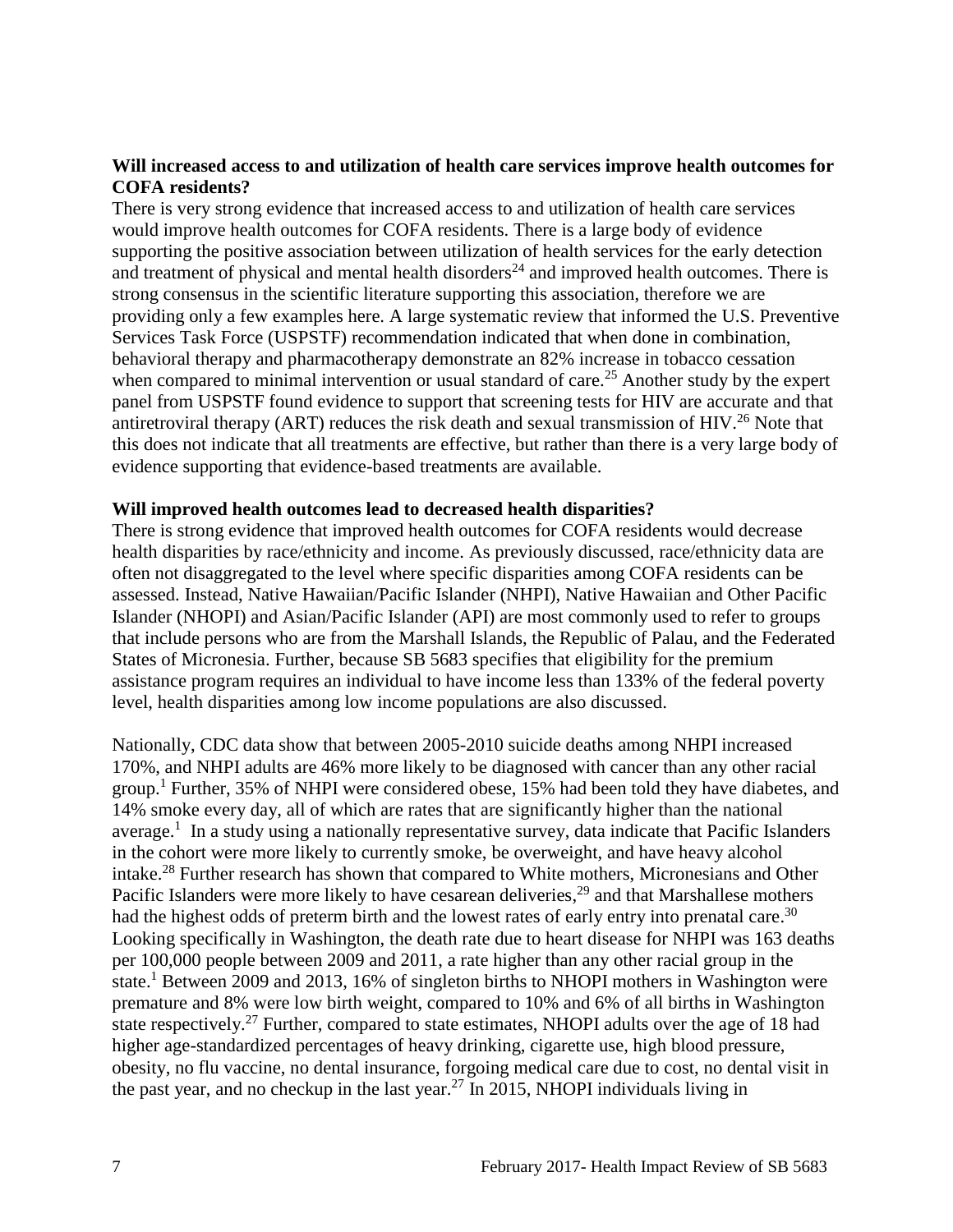Washington also had the highest age-adjusted death rate and shortest life expectancy at birth behind American Indian/Alaska Natives.<sup>[32](#page-23-0)</sup> Therefore, improving health for COFA residents would help decrease health disparities by race/ethnicity.

Significant correlations also exist between lower income and a number of health indicators including worse overall self-reported health, depression, asthma, arthritis, stroke, oral health, tobacco use, women's health indicators, health screening rates, physical activity, and diabetes.<sup>[31](#page-23-1)</sup> Further, 2015 data indicate that age-adjusted death rates were higher in Washington census tracks with higher poverty rates.<sup>[32](#page-23-0)</sup> Household income was the strongest predictor of self-reported health status in Washington in 2016, even after accounting for age, education, and race/ethnicity.<sup>[33](#page-23-2)</sup> There is strong consensus in the scientific literature that improving health outcomes for low income populations would help decrease health disparities by income.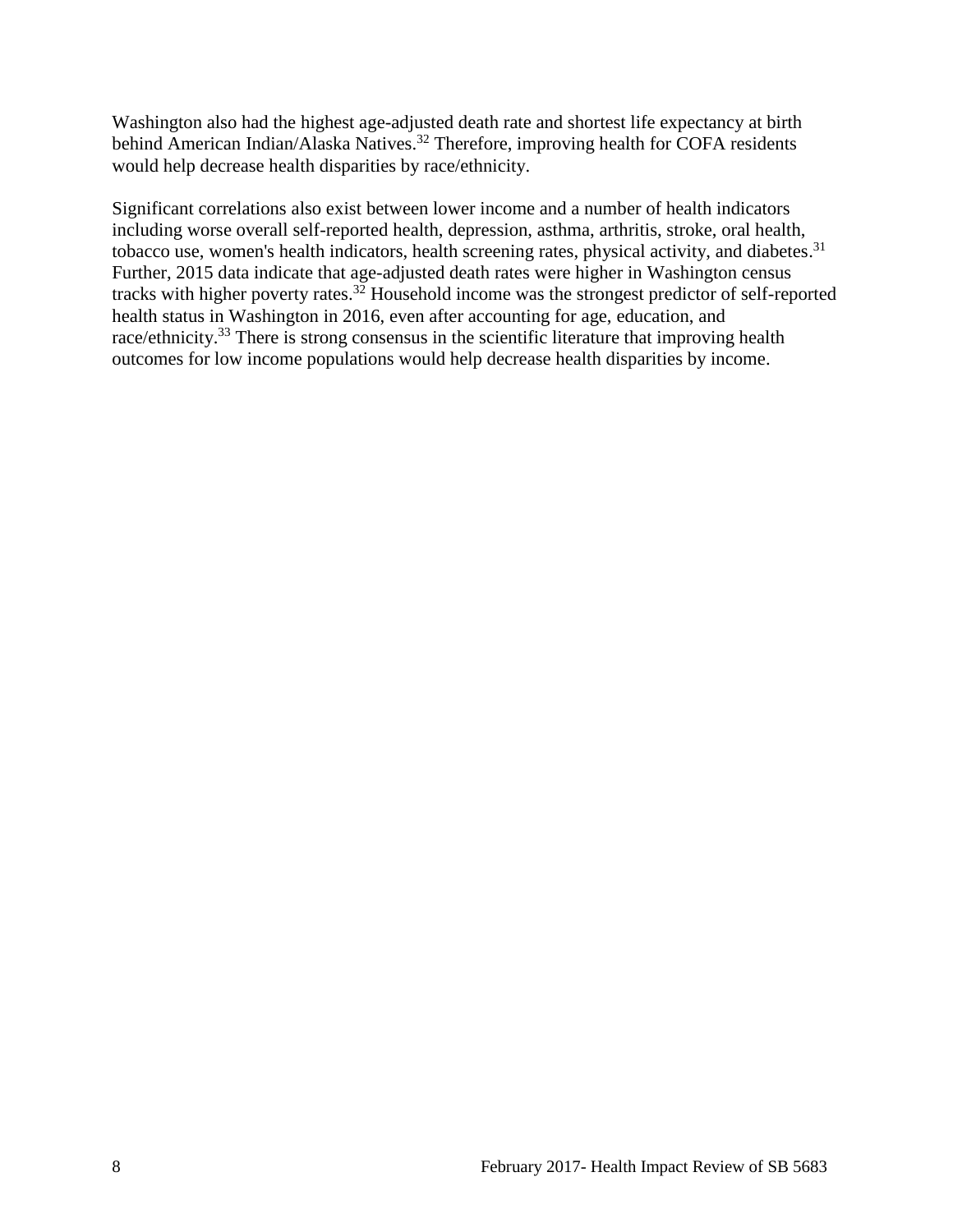## **Annotated References**

#### <span id="page-10-1"></span><span id="page-10-0"></span>1. **Empowering Pacific Islander Communities and Asian Americans Advancing Justice.** *A Community of Contrasts: Native Hawaiians and Pacific Islanders in the United States, 2014.* **2014.**

This report presents, to the extent possible, disaggregated data about Native Hawaiians and Pacific Islanders (NHPI) in the United States. Data come from a wide range of national sources including the 2010 Census, American Community Survey, Current Population Survey, Centers for Disease Control and Prevention, U.S. State Department, etc. Data is presented for the United States overall and then more specifically for chosen cities with large NHPI populations. Nationally, CDC data show that between 2005-2010 suicide deaths among NHPI increased 170%, and NHPI adults are 46% more likely to be diagnosed with cancer than any other racial group. Further, 35% of NHPI were considered obese, 15% had been told they have diabetes, and 14% smoke every day, all of which are rates that are higher than the national average. In Seattle, WA, between 2009 and 2011, the death rate due to heart disease for NHPI was 163 deaths per 100,000 people, a rate higher than any other racial group in the state. Cancer is the leading cause of death for NHPI across the state, and about 14% of NHPI are uninsured, compared to 10% of Whites. Finally, using data from the 2010 Census, the authors find that, "NHPI have a higher poverty rate than average (15% compared to 10%), higher proportion of people who are lowincome (36% compared to 24%), and lower per capita income (\$18,225 compared to \$33,139)."

#### <span id="page-10-2"></span>2. **McElfish P., Hallgren E., Yamada S. Effect of US health policies on health care access for Marshallese migrants.** *American Journal of Public Health.* **April 2015;105(14):637-643.**

McElfish et al. provide a brief history of the Compact of Free Association and the current issues faced by the Mashallese migrant population in the United States. The authors discuss the potential health impacts of the nuclear testing conducted on the COFA islands and the lack of access to services in the U.S. following the Personal Responsibilityand Work Opportunity Reconciliation Act of 1996 (PRWORA). Finally, the authors provide recommendations for future policy work in the U.S. that could begin to reduce health disparities and improve health equity for the COFA population.

#### <span id="page-10-3"></span>3. **Amini Arya, Rusthoven Chad G., Waxweiler Timothy V., et al. Association of health insurance with outcomes in adults ages 18 to 64 years with melanoma in the United States.**  *Journal of the American Academy of Dermatology.* **2016;74(2):309-316.**

Amini et al. analyzed data from the Surveillance, Epidemiology, and End Results (SEER) program of the National Cancer Institute (NCI) in order to investigate whether health insurance correlates with more advanced disease, receipt of treatment, and survival among persons diagnosed with melanoma. The authors included all people age 18 to 65 who were diagnosed with cutaneous malignant melanoma between January 1, 2007 and December 31, 2012 (n=61,650). Using logistic regression, the authors found that after adjusting for patient characteristics, uninsured patients compared with non-Medicaid insured patients more often presented with advanced disease, such as increasing tumor thickness and presence of ulceration, and less often received surgery and/or radiation. In the univariate analysis, the authors found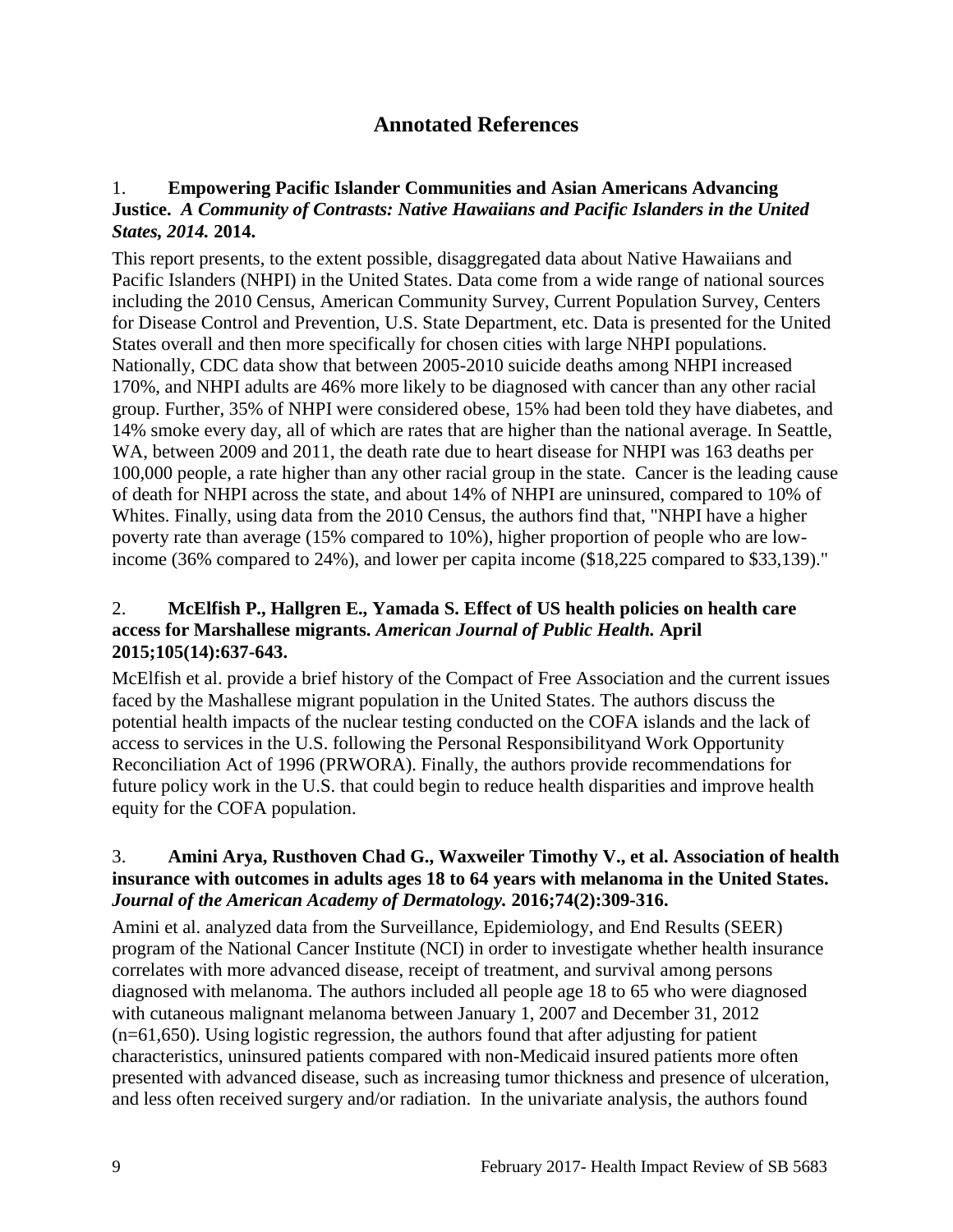that one important factor associated with worse overall and cause-specific survival was, among others, race, including Asian or Pacific Islander (p=.002 and p=.004 respectively), and insurance status (medicaid insurance  $p=.001$  and uninsured  $p=.001$ ). The authors conclude that socioeconomic and insurance status may contribute to the disparities in treatment and survival and that policies to address issues of access and quality of care may help improve outcomes.

#### <span id="page-11-1"></span>4. **Baker David W., Shapiro Martin F., Schur Claudia L. Health insurance and access to care for symptomatic conditions.** *Archives of Internal Medicine.* **2000;160:1269-1274.**

Baker et al. developed a list of 15 symptoms that, "...a national sample of physicians had rated as being highly serious or having a large negative effect on quality of life" to include in the 1994 Robert Wood Johnson Foundation National Access to Care Survey. The survey was administered in the spring and summer of 1994 as a follow-up to the 1993 National Health Interview Survey (n=3480). Symptoms included in the survey included, for example, shortness of breath with light work or exercise, back or neck pain that makes it difficult to walk, sit, or perform other daily activities, and loss of consciousness or fainting. Respondents were asked if they had experienced any of the 15 symptoms in the last 3 months. If respondents answered yes to any of the symptoms, they were asked whether they received medical care and if not, did they think that care would have been necessary. 16.4% of respondents (n=574) indicated experience with a new serious or morbid symptom and of these, 13.1% (n=75) were uninsured. Compared to insured participants, uninsured participants were less likely to have received medical care for their symptoms and were more likely to say that they thought medical care was needed even though they did not receive it  $(p=.001)$ . The most commonly cited reason for not receiving care even though they thought it was necessary among the uninsured was inability to pay for care (95.2%, p<.001). Further, uninsured participants said that not receiving the necessary care impacted their health (63.2%) and that because they could not receive care, they had personal, household, or work problems (57.1%). The authors conclude that even for serious and morbid symptoms, lack of health insurance is a major barrier to obtaining needed care.

#### <span id="page-11-0"></span>5. **Baker David W., Sudano Joseph J., Albert Jeffrey M., et al. Lack of health insurance and decline in overall health in late middle age.** *The New England Journal of Medicine.* **2001;345(15):1106-1112.**

Baker et al. conducted a prospective cohort study using data from the Health and Retirement Study, a national survey of adults age 51 to 61 in the United States (n=7577). The aim of the study was to examine the relationship between health insurance, or a lack thereof, and changes in overall health from 1992-1996. The authors found that compared to continuously insured participants, continuously and intermittently uninsured participants were more likely to report a major decline in overall health between 1992-1996 ( $p<0.001$ ), with the continuously uninsured being at the highest risk (adjusted relative risk, 1.63). This increased risk remained even after adjusting for sex, race and ethnicity, and income. Further, continuously uninsured participants were 23% more likely to have a new physical difficulty that affected walking or climbing stairs than privately insured participants. The authors conclude that a lack of health insurance, even intermittently, is associated with increased risk of a decline in overall health and that further efforts are needed to reform the U.S. health insurance system, particularly for older adults.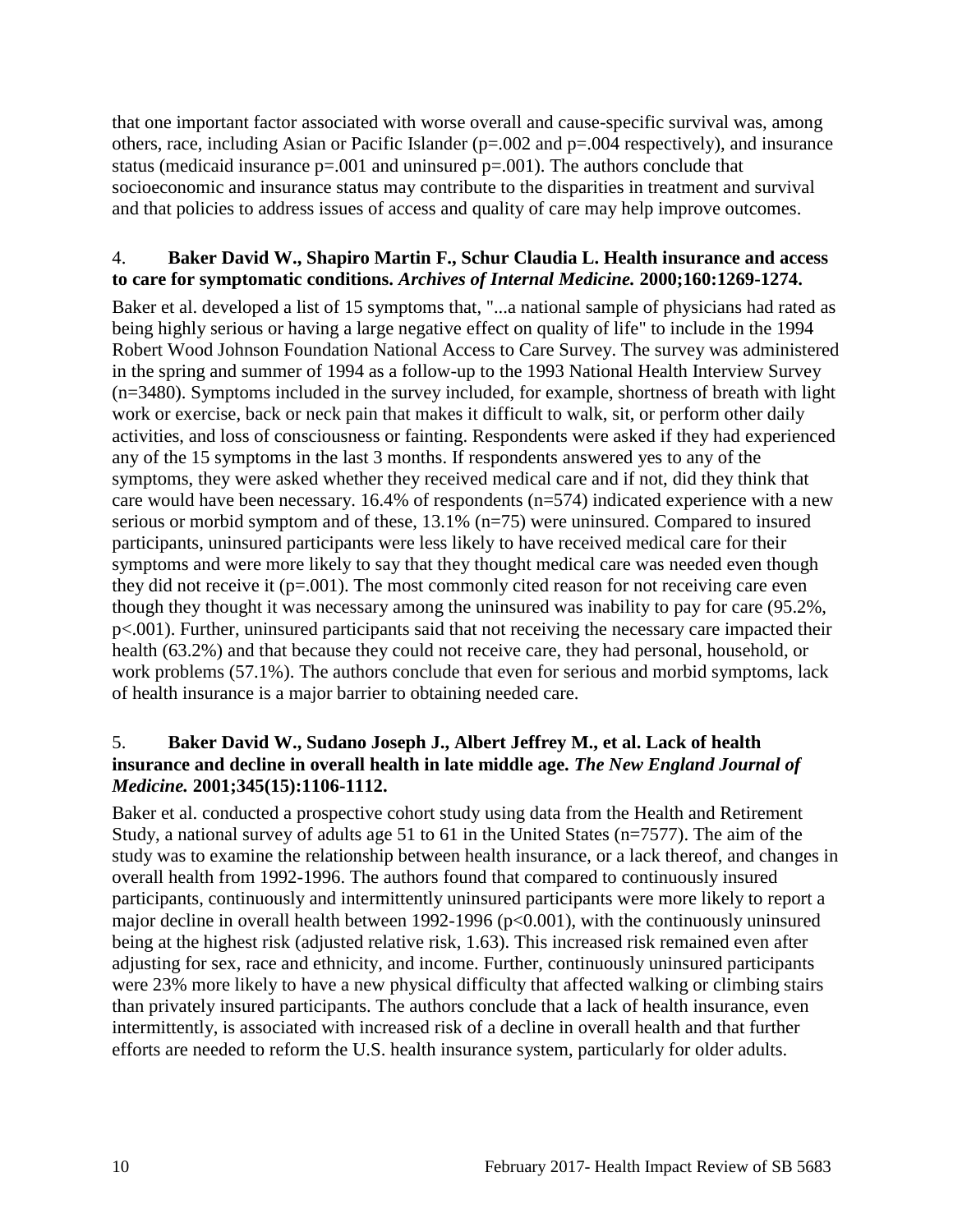#### <span id="page-12-1"></span>6. **Cheung Min Rex. Lack of health insurance increases all cause and all cancer mortality in adults: an analysis of National Health and Nutrition Examination Survey (NHANES III) data.** *Asian Pacific Journal of Cancer Prevention.* **2013;14(4):2259-2263.**

Cheung et al. utilized National Health and Nutritional Examination Survey (NHANES) III data in order to investigate the relationship between insurance status, all cause, and all cancer mortality. NHANES III was conducted between 1988-1994 and all participants were followed passively until December 31, 2006. In this time period, there were 5,291 all cause and 1,117 all cancer deaths out of a total sample of 33,994 persons. In the univariate logistic regression analysis for all cause mortality, the significant variables were age, poverty income ratio, and alcohol consumption. In the multivariate logistic regression, after controlling for additional socioeconomic, behavioral, and health status variables, the variables that remained significant predictors of all cause mortality included age, having no health insurance, black race, Mexican Americans, poverty income ration, and drinking hard liquor. When considered all together, these variables account for a 70% increase in the risk of all cause mortality associated with having no health insurance. For all cancer mortality, the significant variables in the univariate analysis were age, drinking hard liquor, and smoking. Age, having no health insurance, black race, Mexican Americans, and smoking were the significant and independent predictors of all cancer mortality in the multivariate analysis after controlling for other potential confounders. In total, this equates to an almost 300% increased risk of all cancer death for people without any health insurance. The authors conclude that health insurance significantly impacts all cause and all cancer death and therefore universal health insurance coverage may be a way to remove this disparity in the United States.

#### <span id="page-12-0"></span>7. **Churilla T., Egleston B., Dong Y., et al. Disparities in the management and outcome of cervical cancer in the United States according to health insurance status.** *Gynecologic oncology.* **June 2016;141(3):516-523.**

Churilla et al. aimed to characterize the presentation, management, and outcomes of patients with cervical cancer with regard to insurance status. The authors analyzed data from the National Cancer Institute Survival, Epidemiology, and End Results (SEER) database for women aged 18- 64 who were diagnosed with invasive cervical cancer between 2007-2011 (n=11,714). Among patients with early stage disease, uninsured patients were less likely to receive surgical management, however, after adjusting for clinical and demographic variables, this association was no longer significant. Among patients that presented with later stage disease, patients that were uninsured were significantly less likely to receive optimal radiation treatment and this association remained significant after adjusting for clinical and demographic variables. Further, patients with Medicaid or who were uninsured were more likely to present with advanced stage cervical cancer. Finally, overall survival at a median follow-up of 21 months was significantly higher among insured patients (86.6%) versus Medicaid (75.8%) or uninsured patients (73.0%). The authors conclude that health insurance remains an important barrier for receipt of treatment and outcomes for cervical cancer. The authors also suggest that further studies may be necessary in order to understand the impact that the Affordable Care Act may have on insurance coverage and cervical cancer care.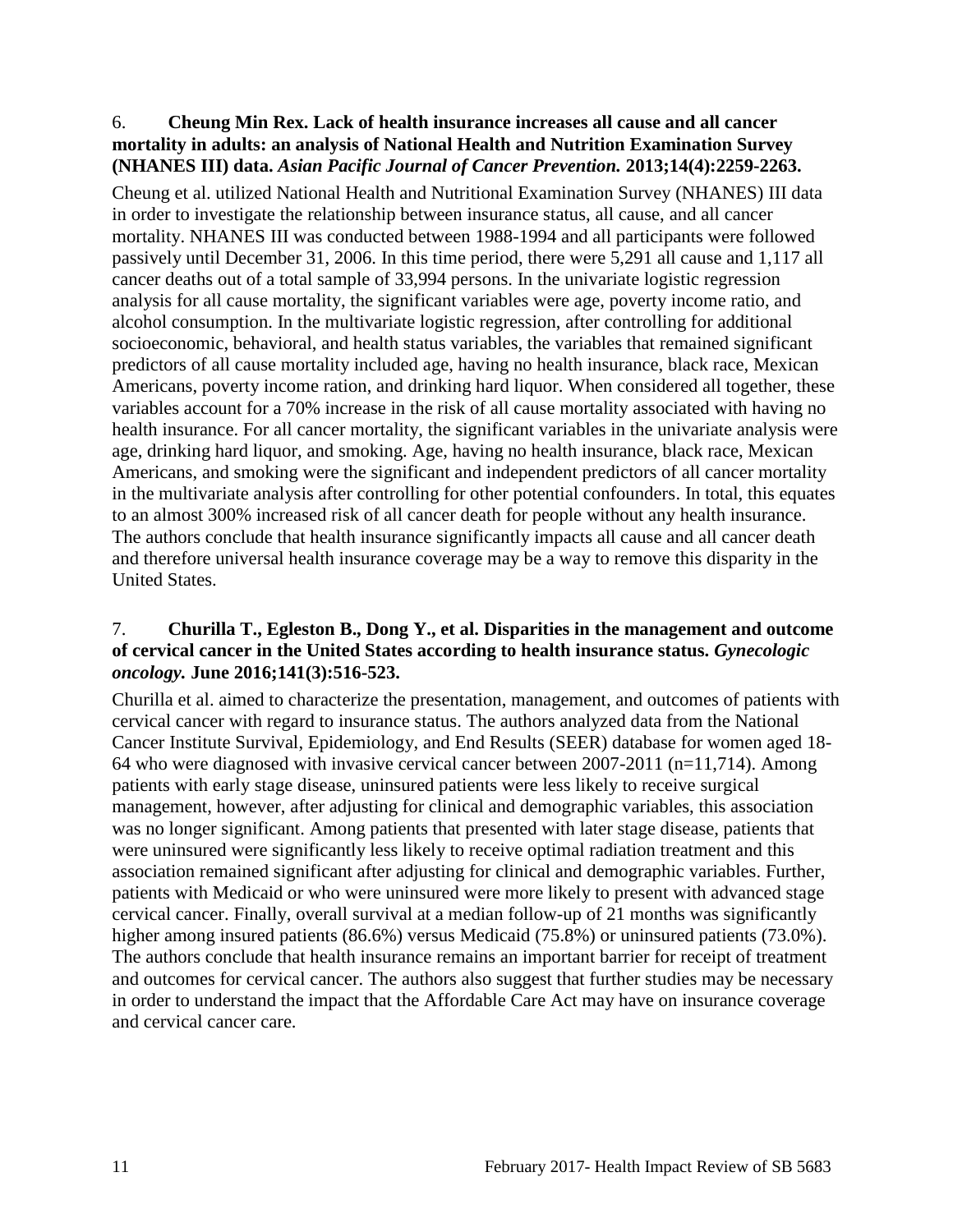#### <span id="page-13-1"></span>8. **Hadley Jack. Insurance coverage, medical care use, and short-term health changes following an unintentional injury or the onset of a chronic condition.** *Journal of the American Medical Association.* **2007;297(10):1073-1085.**

Hadley used longitudinal data from the Medical Expenditure Panel Surveys from 1997-2004 to compare medical care use and short-term health changes among both insured and uninsured adults following a health shock caused by either a new chronic condition or unintentional injury. The sample included 10,485 cases of new chronic conditions and 20,783 cases of unintentional injury. In looking at the demographic characteristics of the two populations, uninsured individuals were more likely to report being in fair or poor health, have family income below 100% of the federal poverty level, and be a racial/ethnic minority. Uninsured individuals in both the injury and chronic condition groups were significantly less likely to receive care for their new condition and less likely to receive follow-up care if it were recommended. Uninsured individuals also had fewer office-based visits and prescription medicines. At the first follow-up interview, 3.5 months after the health shock, uninsured individuals with chronic conditions reported significantly worse short-term health, and uninsured individuals in the unintentional injury group were more likely to not be fully recovered and no longer in treatment. At 7 months, the difference in health change for insured versus uninsured individuals with new chronic conditions remained significant. Hadley concludes that adverse health outcomes following a health shock may continue to persist and cause deteriorating health unless the problem of uninsurance in the United States is addressed.

#### <span id="page-13-0"></span>9. **Hogan D. R., Danaei G., Ezzati M., et al. Estimating the potential impact of insurance expansion on undiagnosed and uncontrolled chronic conditions.** *Health affairs.*  **Sep 2015;34(9):1554-1562.**

Hogan et al. aimed to estimate the relationship between health insurance status and the diagnosis and management of diabetes, hyperchoesterolemia, and hypertension using a nationally representative sample of U.S. adults. The authors analyzed data from the National Health and Nutrition Examination Survey (NHANES) from 1999-2012 for adults aged 20-64. In order to account for potential confounders, the authors used a matching approach where for each uninsured participant in the sample they, "...selected as a match from the insured population an individual who was similar in terms of the following observed characteristics: sex, age, race/ethnicity, household income, marital status, current smoking status, body mass index, and survey round." The total sample included 28,157 respondents and of this, 11,548 had complete data on diabetes, 25,327 had complete data for cholesterol, and 25,576 had complete data for blood pressure. Compared to those without insurance, participants with insurance had a probability of diagnosis that was 13.5% high for diabetes and hypercholesterolemia, and 8.8% higher for hypertension. Among those with a diagnosis, having insurance was further associated with improved management and control of these conditions. The authors conclude that this study provides data to support the relationship between health insurance and diagnosis and control of a number of chronic conditions among nonelderly adults. They further conclude that because nonelderly adults are the primary target of the Affordable Care Act (ACA), these findings suggest that the ACA could have a significant impact on the recognition and management of chronic diseases.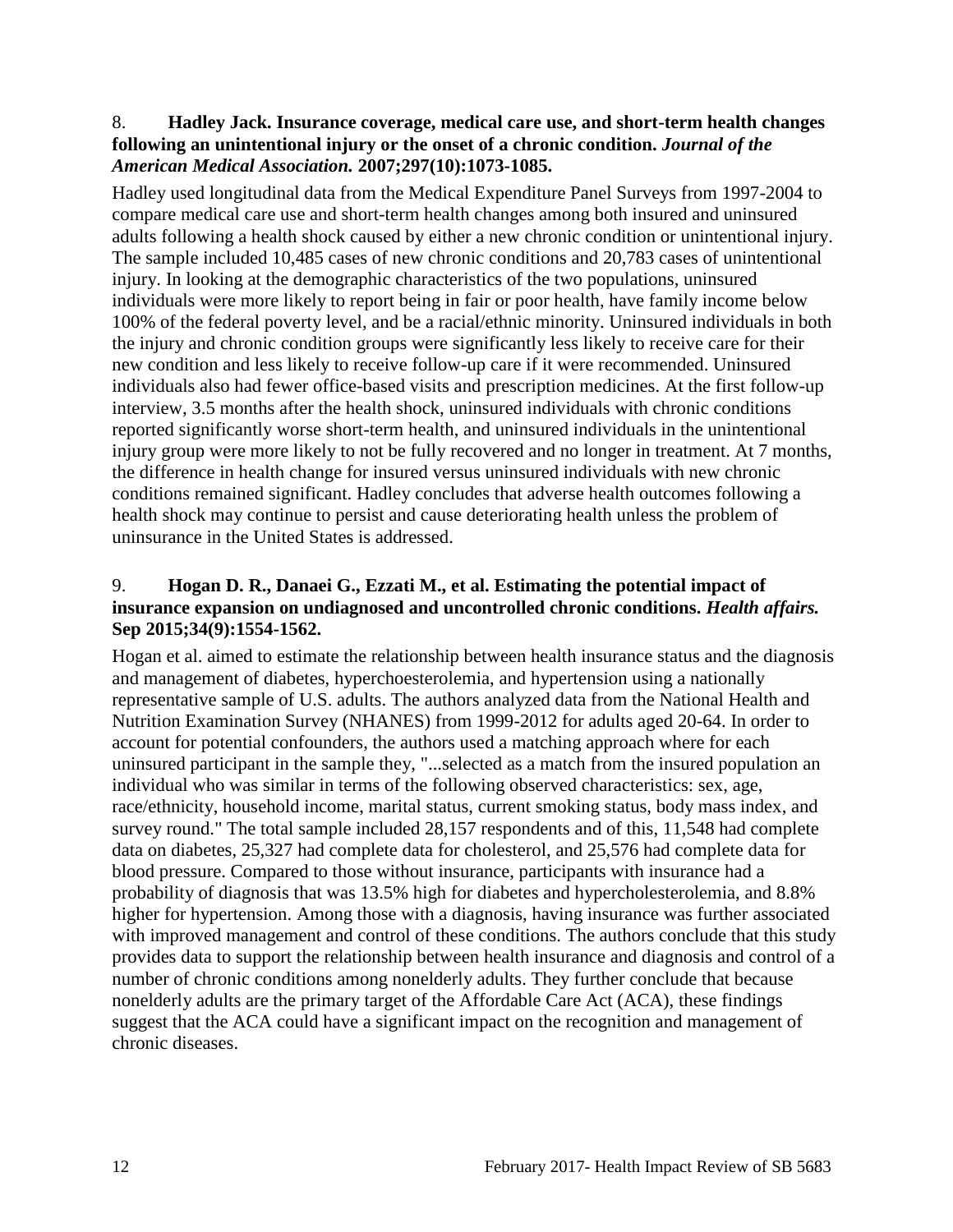#### <span id="page-14-0"></span>10. **Institute of Medicine.** *America's Uninsured Crisis: Consequences for Health and Health Care.* **Washington, DC: The National Academics Press;2009.**

In this report published by the Institute of Medicine, the authors present data from two systematic reviews that were commissioned by the Institute to look at the consequences of uninsurance on health outcomes. The primary review of interest, McWilliams 2008 (unpublished), focused on evidence from the adult U.S. population between 2002 and 2008 and resulted in a number of conclusions. First, the authors found that without health insurance, adults are less likely to receive effective preventive services and chronically ill adults are more likely to delay or forgo necessary care and medications. Next, without health insurance, adults are more likely to be diagnosed with cancer (including breast, colorectal, and others) at a later stage and are therefore more likely to die or have poorer outcomes as a result. Without insurance, adults with cardiovascular disease or cardiac risk factors are less likely to be aware of their conditions and experience worse health outcomes, including higher mortality. Further, uninsurance is associated with poorer outcomes for stroke, heart failure, diabetes, heart attack, serious injury or trauma, and serious acute conditions with hospital admission. The report concludes this section by recognizing that even with the availability of safety net health services, there is a need to close the gap in health insurance coverage in the United States.

#### <span id="page-14-2"></span>11. **Inverso G., Mahal B. A., Aizer A. A., et al. Health insurance affects head and neck cancer treatment patterns and outcomes.** *Journal of Oral and Maxillofacial Surgery.* **Jun 2016;74(6):1241-1247.**

Inverso et al. conducted a retrospective study using Surveillance, Epidemiology, and End Results (SEER) data to examine the effect of insurance status on the stage of presentation, treatment, and survival among individuals with head and neck cancer. The cohort included 34,437 individuals diagnosed with head and neck cancer between 2007-2010 who were under the age of 65. Uninsured individuals were more likely to present with metastatic cancer than insured individuals, which remained significant even after adjustment for patient demographic data and socioeconomic factors (adjusted odds ratio, 1.60; CI, 1.30 to 1.96). Uninsured patients without metastatic cancer were more likely to not receive definitive treatment after adjusting for patient demographics, socioeconomic factors, and tumor characteristics (AOR, 1.64; 95% CI, 1.37 to 1.96). Head and neck cancer specific mortality was significantly lower among insured patients and remained significant after adjustment. The authors conclude that this gap in treatment and outcomes for uninsured individuals should serve as a target for future health policy reform.

#### <span id="page-14-1"></span>12. **McManus M., Ovbiagele B., Markovic D., et al. Association of insurance status with stroke-related mortality and long-term survival after stroke.** *Journal of Stroke & Cerebrovascular Diseases.* **Aug 2015;24(8):1924-1930.**

McManus et al. used data from the National Health and Nutrition Examination Survey(NHANES) to examine the association between health insurance status and long-term mortality after a stroke. The authors used data from NHANES 1999-2004 for adults aged less than 65 years with a follow-up assessment through 2006 for mortality  $(n=10,786$  participants). The risk of mortality from stroke was not significantly different for insured versus uninsured individuals without self-reported history of stroke at the baseline interview. After adjusting for age, sex, race, BMI, poverty-to-income ratio, number of major medical conditions, history of hypertension, and NHANES cycle, uninsured individuals without stroke at baseline were 3 times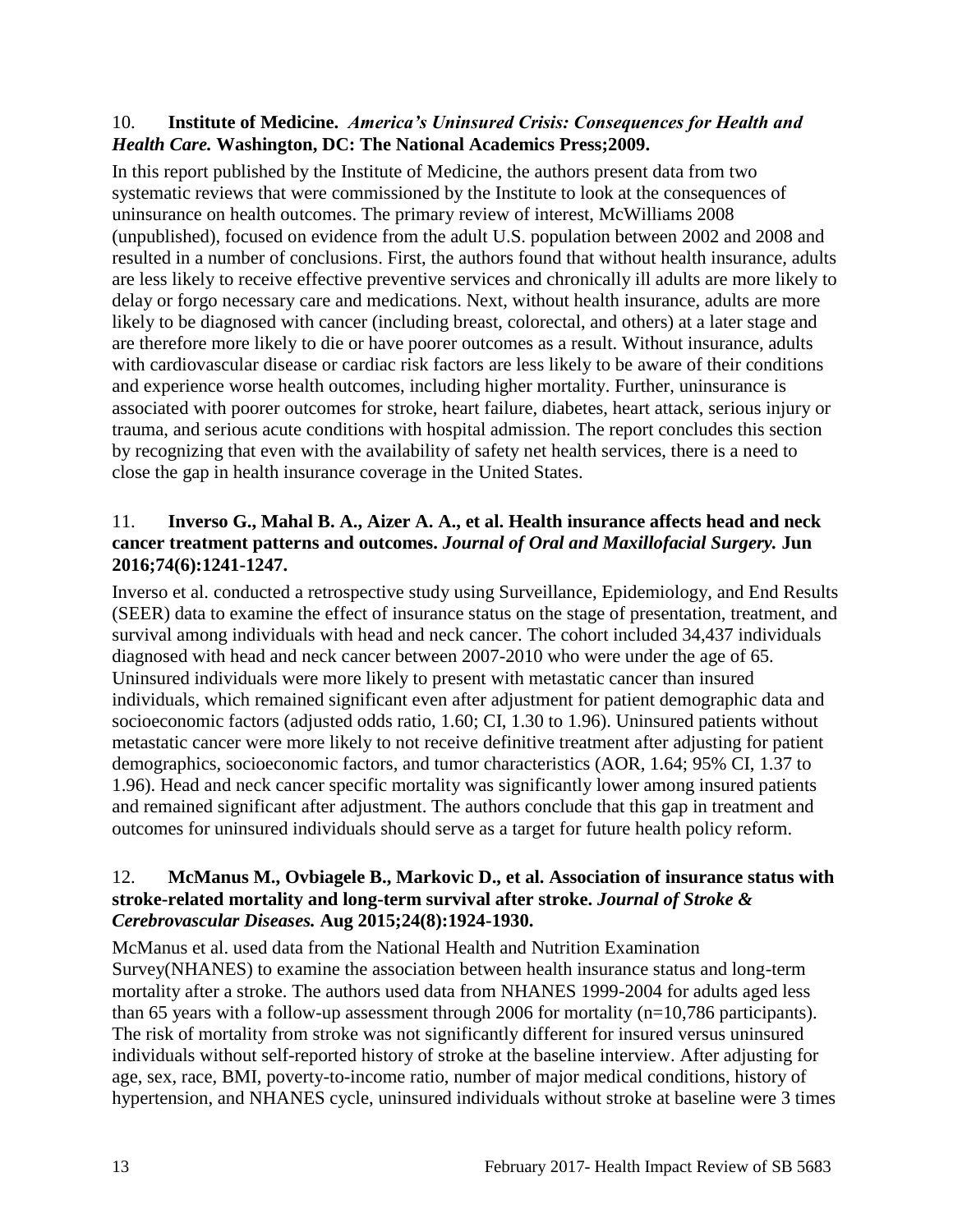more likely to die of stroke than insured individuals, although this figure did not reach statistical significance. There was also no difference in all-cause mortality according to insurance status among stroke survivors. While the authors conclude that insurance status influences the risk of mortality from stroke as well as the all-cause mortality among stroke survivors, these findings were not considered significant and further research is needed in this area.

#### <span id="page-15-1"></span>13. **Niu X., Roche L. M., Pawlish K. S., et al. Cancer survival disparities by health insurance status.** *Cancer medicine.* **Jun 2013;2(3):403-411.**

Niu et al. utilized the New Jersey State Cancer Registry (NJSCR) to examine the association between health insurance status and survival of patients diagnosed with seven common cancers. The cohort included persons aged 18-64 with a primary diagnosis of invasive breast, cervical, colorectal, lung, prostate, and bladder cancers and non-Hodgkin lymphoma (NHL) for a total sample size of 54,002 cases. The authors found that patients without insurance had a significantly higher risk of death within 5 years of diagnosis than privately insured patients for all the examined cancer types except for cervical cancer (hazard ratios 1.41-1.97). This higher risk of death for uninsured patients remained significant after controlling for prognostic factors such as gender, age, race/ethnicity, marital status, SES, and stage of diagnosis. Similarly, patients with Medicaid also had a 21% to 198% higher risk of dying within 5 years of diagnosis than patients with private insurance for breast, colorectal, prostate, lung cancer, and NHL, even after adjusting for prognostic factors. Finally, the authors examined the 5-year cause-specific survival rates by health insurance status and cancer type for two periods of diagnosis, 1999-2001 and 2002-2004. They found that 5-year survival significantly improved or remained the same across all cancer types, except for cervical cancer, for those with private insurance while survival did not improve for those who were uninsured or Medicaid insured. The authors list a number of possible explanations for the results including, "poorer health with more comorbidity and unhealthy behaviors; no or inadequate preventive health care and management of chronic conditions prior to cancer diagnosis; barriers to receiving treatment and adhering to a treatment regimen such as high cost, inability to navigate the health care system, misinformation about and mistrust of the health care system, lack of a usual source of health care, lack of transportation, lack of time off from work; no treatment or delay in receiving treatment; not all providers accept uninsured or Medicaid insured patients; and lower quality treatment by providers primarily serving the uninsured and Medicaid insured." The authors conclude that the first step to addressing cancer survival disparities is ensuring that everyone has access to adequate health insurance, but they also acknowledge that additional measures will be needed in order to make significant strides.

#### <span id="page-15-0"></span>14. **Van Der Wees Philip J., Zaslavsky Alan M., Ayanian John Z. Improvements in health status after Massachusetts health care reform.** *The Milbank Quarterly.*  **2013;91(4):663-689.**

Van Der Wees et al. aimed to compare trends in the use of ambulatory health services and overall health status before and after health reform in Massachusetts. In 2006, Massachusetts underwent a health care reform that, among other provisions, established, "...an individual mandate to obtain health insurance if affordable, expanded Medicaid coverage for children and long-term unemployed adults, subsidized health insurance for low and middle-income residents, and a health insurance exchange to help higher-income residents obtain unsubsidized insurance."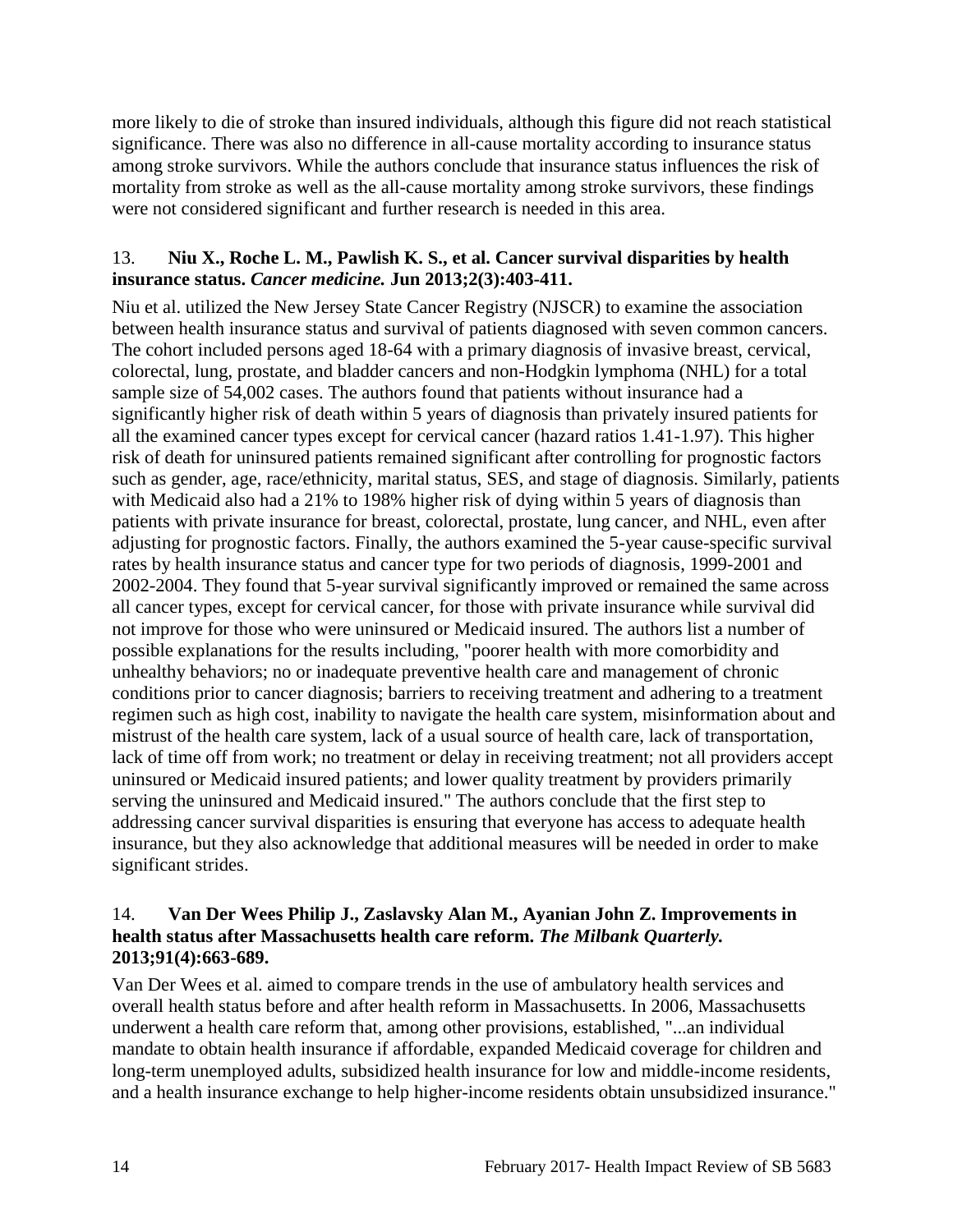This study utilized data from the Behavioral Risk Factor Surveillance System (BRFSS) from 2001-2011 for Massachusetts as well as surrounding states that did not undergo reform (Connecticut, Maine, New Hampshire, Rhode Island, and Vermont). The total number of survey participants aged 18-64 that were included in this study was 345,211. The authors found that compared to residents in neighboring states, Massachusetts residents reported better general, physical and mental health, increased use of screening tests for cervical and colorectal cancer, and cholesterol, and a higher likelihood of being covered by insurance and having a personal doctor. These differences remained significant after adjusting for individual sex, age, race/ethnicity, income, employment, marital status, and education, and the annual unemployment rates in each state. In a subgroup analysis, the authors found that Massachusetts residents with an income less than 300% of the federal poverty level had the greatest increase in health status outcomes. The authors conclude that although health care reform in Massachusetts was associated with some meaningful gains, health disparities still exist for low-income residents and that further innovations, as well as federal health care reform, may be necessary.

#### <span id="page-16-1"></span>15. **Wherry L. R., Miller S. Early coverage, access, utilization, and health effects associated with the Affordable Care Act Medicaid expansions: a quasi-experimental study.**  *Annals of internal medicine.* **Jun 21 2016;164(12):795-803.**

Wherry et al. used data from the National Health Interview Survey (NHIS)from 2010 to 2014 to evaluate whether state Medicaid expansion was associated with changes in insurance coverage, access to and utilization of care, and self-reported health. The authors used data for adults aged 19-64 with incomes below 138% of the federal poverty level in states that did and did not expand Medicaid. Compared with nonexpansion states, respondents in expansion states reported significant increases in diagnoses of diabetes and high cholesterol but no differences in diagnoses of hypertension, access to care, health status, or mental health. Medicaid expansions were also associated with significant increases in visits to a general physician. The authors conclude that these data provide evidence that the Affordable Care Act Medicaid expansions are associated with an increase in insurance coverage and health care utilization and that fully understanding the impacts of the expansion are crucial to future policy debates.

#### <span id="page-16-0"></span>16. **Baicker Katherine, Taubman Sarah L., Allen Heidi L., et al. The Oregon Experiment — effects of Medicaid on clinical outcomes.** *New England Journal of Medicine.*  **2013;368(18):1713-1722.**

Baicker et al. examined the effects of health insurance coverage on health care use and health outcomes approximately 2 years after the Oregon Medicaid lottery. The Oregon Health Plan Standard is a Medicaid program for adults aged 19-64 who have an income below 100% of the federal poverty level. The program closed to new enrollment in 2004 but began a waiting list in 2008 to fill a limited number of new openings. Between March and September of 2008, approximately 30,000 people were selected through a lottery drawing from the waiting list of nearly 90,000 names. This lottery process allowed for a quasi-experimental approach to studying the effects of insurance on health with the use of a random assignment. The authors of this study interviewed a sample population of 12,229 people in Portland, Oregon, half of which were selected in the lottery and half of which were not, between September 2009 and December 2010. The findings indicated that Medicaid coverage did not have a significant effect on the prevalence or diagnosis of hypertension or high cholesterol levels but did increase the probability of a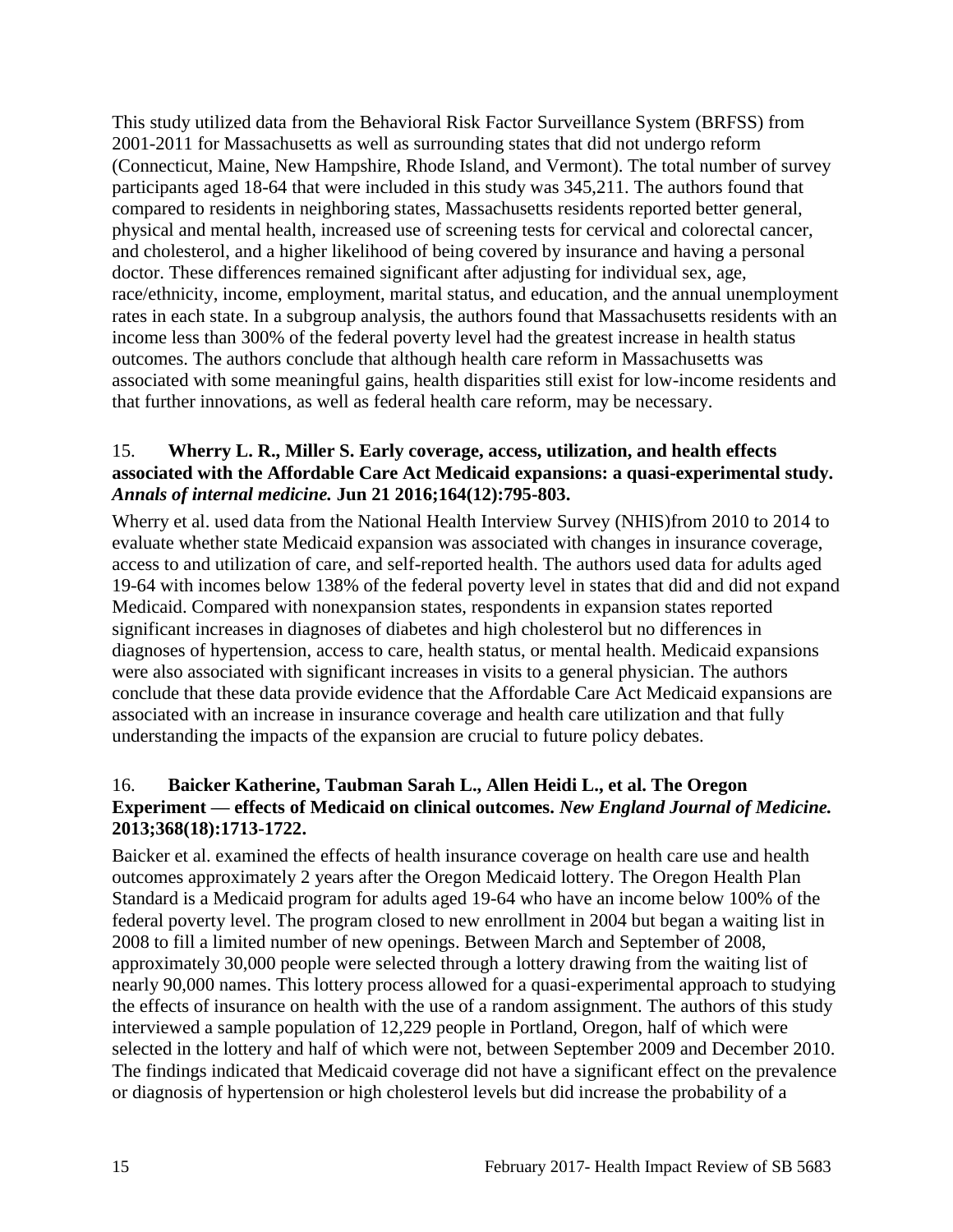diagnosis for diabetes and the use of medications to control diabetes. Further, Medicaid coverage was associated with a substantial reduction in the risk of a positive screening for depression. Compared to those without coverage, Medicaid coverage was associated with a 7.84% increase in the proportion of people who indicated that their health was the same or better than 1 year previously. Finally, Medicaid coverage led to a reduction in financial strain from medical costs, and an increase in the number of prescription drugs received, office visits made in the previous year, perceived access to care, and use of preventative services such as cholesterol screening, mammograms, and pap smears in women. The authors conclude that while Medicaid coverage led to no significant improvements in measured physical health, it did increase access to and utilization of health care and can serve as evidence of the effects of expanding Medicaid to lowincome adults in the United States.

#### <span id="page-17-1"></span>17. **Finkelstein Amy N., Taubman Sarah L., Wright Bill J., et al. The Oregon Health Insurance Experiment: evidence from the first year.** *Quarterly Journal of Economics.*  **2012;127(3):1057-1106.**

Finkelstein et al. utilize data from the Oregon Health Insurance Experiment to examine the effects of expanding access to public health insurance on health care utilization, financial strain, and health outcomes of low-income adults. The Oregon Health Plan Standard is a Medicaid program for adults aged 19-64 who have an income below 100% of the federal poverty level. The program closed to new enrollment in 2004 but began a waiting list in 2008 to fill a limited number of new openings. Between March and September of 2008, approximately 30,000 people were selected through a lottery drawing from the waiting list of nearly 90,000 names. This lottery process allowed for a quasi-experimental approach to studying the effects of insurance on health with the use of a random assignment. In this study, the authors obtained individual-level hospital discharge data for the entire state or Oregon from January 2008-September 2009. The authors matched this data to the lottery list based on information such as full name, zip code, and date of birth. In addition, the authors obtained credit records, mortality data from the Oregon Center of Health Statistics, and mailed out a supplemental survey to nearly all individuals selected through the lottery. In total, the authors were able to survey 29,834 individuals who were selected by the lottery and 45,088 who were not selected and acted as controls. The data indicate that enrollment in Medicaid is associated with an increase in hospital, outpatient and drug utilization, and increase in compliance with recommended preventative care, improvement in self-reported mental and physical health measures, perceived access to and quality of care, and overall well-being. Further, the authors found a decline in substantial out-of-pocket medical costs and total medical debts. The authors conclude that these results provide meaningful insights into the benefits of Medicaid but also call for a careful cost-benefit analysis of Medicaid expansion taking into account the inputs provided in this study.

#### <span id="page-17-0"></span>18. **Hoffman C., Paradise J. Health insurance and access to health care in the United States.** *Annals of the New York Academy of Sciences.* **2008;1136:149-160.**

Hoffman and Paradise present a synthesis of the literature from the late 1980's to 2006 regarding the evidence that health insurance is associated with access to health care in the United States. Articles are summarized in subgroups relating to access to primary care, acute and trauma care, managing chronic conditions, health outcomes, and premature mortality. The most relevant finding was that a number of studies indicated that uninsured adults reported greater unmet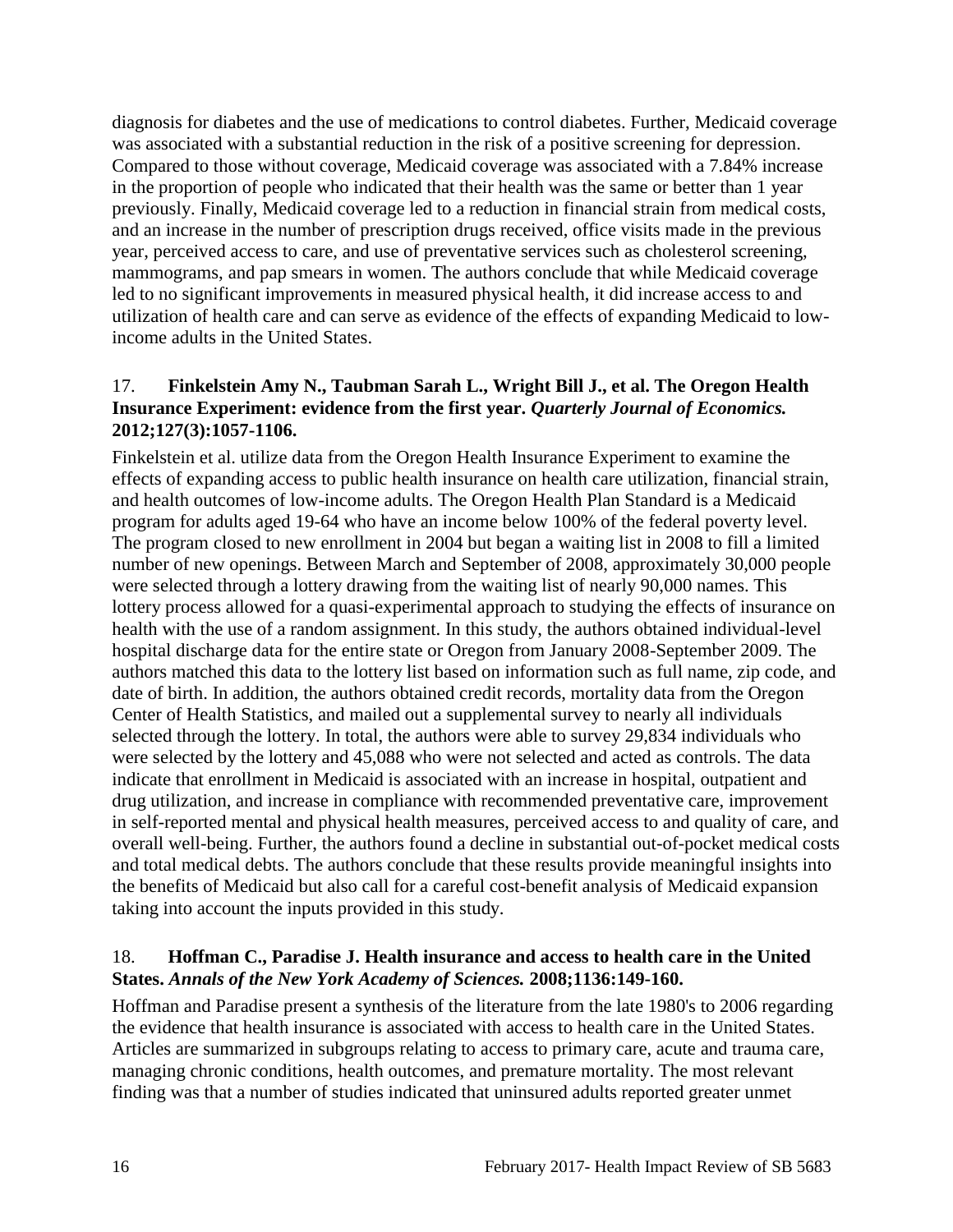health needs and a large proportion of adults stated that the cost of insurance is the main reason for being uninsured. Further, uninsured adults were twice as likely to report that they, or a family member, skipped treatment, cut pills or did not fill a prescription medication some time in the last year because of cost. The authors indicate that there are great personal benefits to having health coverage although health insurance alone is not enough to eliminate disparities or equalize access to care across subgroups of Americans.

#### <span id="page-18-0"></span>19. **Lu P. J., O'Halloran A., Williams W. W. Impact of health insurance status on vaccination coverage among adult populations.** *American journal of preventive medicine.*  **Jun 2015;48(6):647-661.**

Lu et al. analyzed data from the 2012 National Health Interview Survey (NHIS), which had a response rate of 61.2%. The authors used the data to estimate vaccination coverage among adults over the age of 18 by health insurance status for seven routinely recommended vaccines: influenza, pneumococcal (PPSV), tetanus and diptheria toxoid (Td) or tetnus, diptheria, and acellular pertussis (Tdap), hepatitis A (Hep A), hepatitis B (Hep B), herpes zoster (shingles), and human papillomavirus (HPV). Having health insurance was significantly associated with a greater likelihood of receiving the influenza vaccine, Td, Tdap, and PPSV, even after adjusting for age, gender, race/ethnicity, marital status, education, employment status, poverty level, number of physician contacts in the past year, usual source of care, self-reported health status, U.S.-born status, and region of residence. Further, vaccine coverage for influenza, PPSV, shingles, and HPV were two to three times higher among those with health insurance. Overall, individuals who reported having a regular physician were more likely to have received the recommended vaccines, regardless of their insurance status. The authors conclude that comprehensive strategies need to be tailored to improve vaccination coverage among adults, especially those without health insurance.

#### <span id="page-18-1"></span>20. **Marino M., Bailey S. R., Gold R., et al. Receipt of preventive services after Oregon's randomized Medicaid experiment.** *American journal of preventive medicine.* **Feb 2016;50(2):161-170.**

Marino et al. assessed the long-term impact of the Oregon Health Insurance Experiment on the receipt of 12 preventative care services. The Oregon Health Plan Standard is a Medicaid program for adults aged 19-64 who have an income below 100% of the federal poverty level. The program closed to new enrollment in 2004 but began a waiting list in 2008 to fill a limited number of new openings. Between March and September of 2008, approximately 30,000 people were selected through a lottery drawing from the waiting list of nearly 90,000 names. This lottery process allowed for a quasi-experimental approach to studying the effects of insurance on health with the use of a random assignment. In this study, the authors probabilistically matched individuals aged 19-64 who were selected from the lottery reservation list to an individual in the Oregon Community Health Information Network (OCHIN), which is a network of health systems that supports over 300 community health centers. The total sample included in this study was 4,049 patients selected by the lottery and 6,594 patients from OCHIN who were not selected. The primary outcomes of interest were whether or not the individual had received the following services in the post-lottery period: "...screenings for cervical, breast, and colorectal cancer (fecal occult blood testing and colonoscopy); screenings for diabetes (glucose and hemoglobin A1c [HbA1c]), hypertension, obesity, and smoking; lipid screening; chlamydia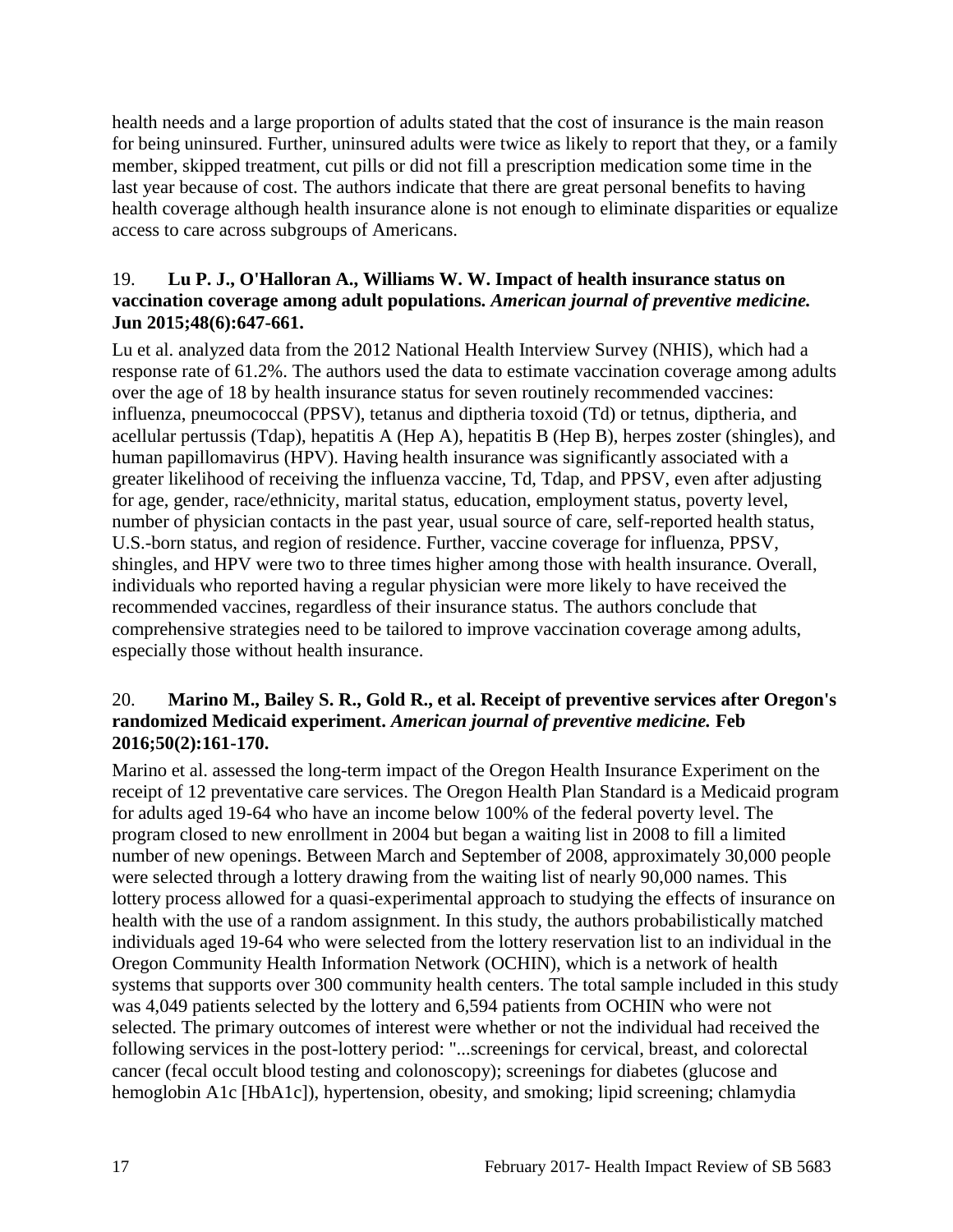testing; and receipt of influenza vaccination." The results indicate that patients who were selected by the lottery were significantly more likely to receive preventives screening services for BMI, blood pressure, smoking, Pap test, mammography, chlamydia and HbA1c. After adjusting for age and the number of chronic conditions diagnosed prior to the selection date, where appropriate, all of the previously mentioned services remained significant with the addition of fecal occult blood testing. The authors indicate that while community health centers provide quality health services for millions of uninsured and underinsured persons, continued efforts are needed to expand access to health insurance for vulnerable populations.

#### <span id="page-19-1"></span>21. **Centers for Disease Control and Prevention.** *Vital Signs: Health Insurance Coverage and Health Care Utilization- United States, 2006-2009 and January-March 2010.* **2010.**

In this Morbidity and Mortality Weekly Report (MMWR), published by the Centers for Disease Control and Prevention, the authors use data from the National Health Interview Survey (NHIS) to look at the association between lack of health insurance and delaying or forgoing health care. Data from NHIS was analyzed from 2006 through the first quarter of 2010 with an average participation rate of 82.2% in 2009. Data indicated that adults aged 18 to 64 who did not have health insurance for more than a year at the time of the survey were nearly six times as likely to not have a usual source of care compared to those who were continuously insured (55.2% versus 9.3%). Further, compared to those with continuous coverage and the same chronic conditions, persons without health insurance in the previous year were five to six times as likely to forgo needed care if they had hypertension (42.7% versus 6.7%), diabetes (47.5% versus 7.7%) and asthma (40.8% versus 8.0%). Even short periods of being uninsured showed meaningful differences. Currently insured persons who had a 1 to 3 month gap in coverage were twice as likely to not have a usual source of care (16.4% versus 9.3%) and three times as likely to delay seeking care due to the cost compared to those with continuous coverage (26.5% versus 7.1%). These differences in care seeking behavior persisted irrespective of family income level. The authors conclude that the requirements of the Affordable Care Act may help reduce the proportion of uninsured persons in the United States but that outreach will be necessary to increase enrollment and retention in programs such as Medicaid. They further conclude that continuous health care coverage will allow for increased access to preventative services and will reduce long-term health care costs down the line.

#### <span id="page-19-0"></span>22. **Villarroel Maria A., Cohen Robin A.** *Health Insurance Continuity and Health Care Access and Utilization, 2014.* **Hyattsville, MD: National Center for Health Statistics;2016.**

Villarroel et al. present a data brief from the National Center for Health Statistics using data from the 2014 National Health Interview Survey. Adults aged 18-64 who were insured for more than a year were more likely than those who were insured at the time of the interview but had a period of uninsurance in the past year to have a usual place for medical care (90.8% versus 73.6%). This difference was even greater when they compared those currently insured versus those currently uninsured but had a period of insurance in the past year and those uninsured for more than a year (57.8% and 44.3% respectively). Next, the authors found that having insurance for more than a year was associated with being more likely to have visited a doctor during the past year compared to those with any period of being uninsured. One in five adults in the sample reported an unmet medical need due to cost in the past year, and this was more likely to be reported by those with any period without health insurance than those with coverage for more than a year.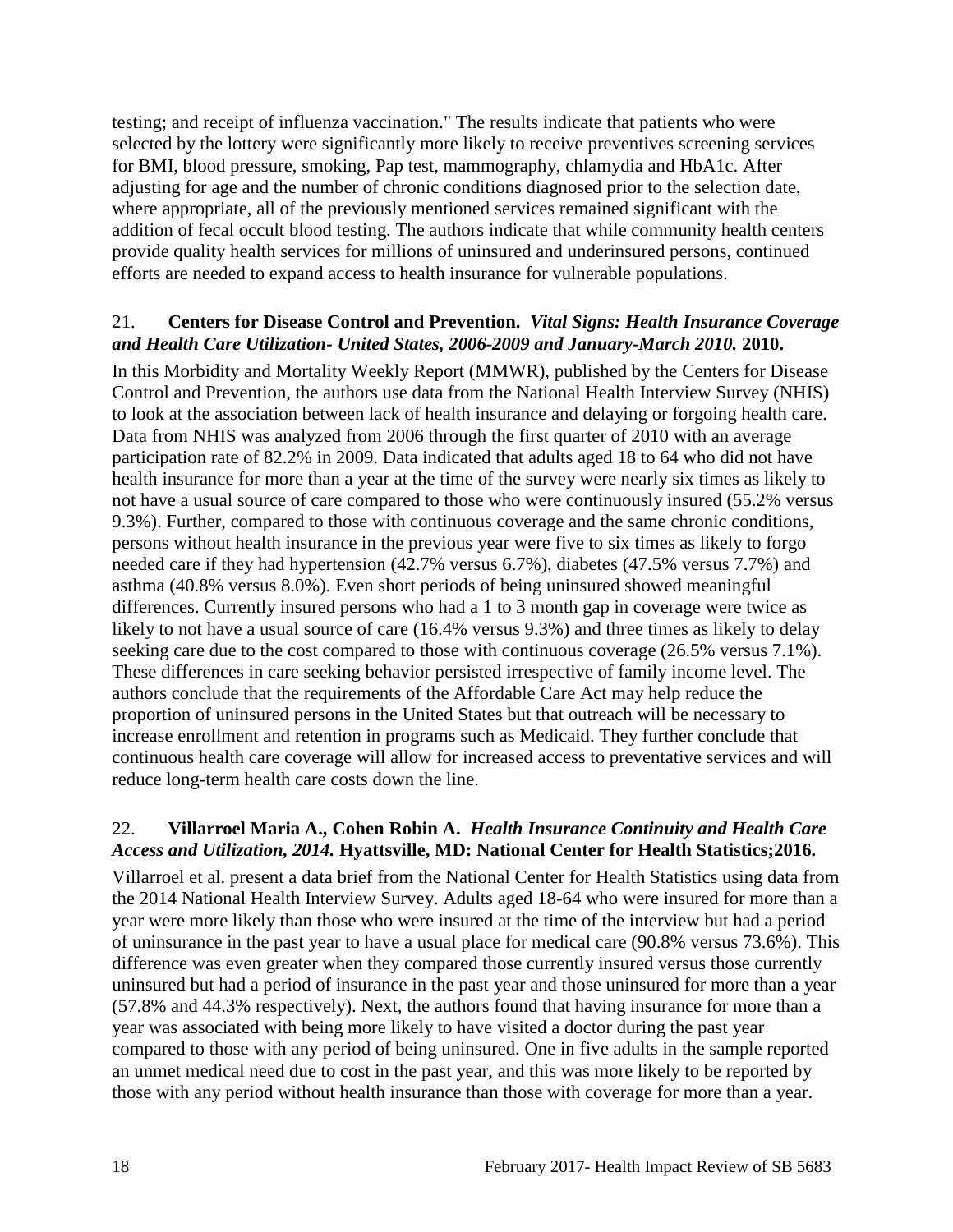Finally, persistent coverage was associated with a higher likelihood of having been vaccinated against the flu. The authors conclude that the presented data reflect the experiences of those without health insurance and the barriers they may face to receiving health services.

## <span id="page-20-1"></span>23. **Wang Tze-Fang, Shi Leiyu, Zhu Jinsheng. Race/ethnicity, insurance, income and access to care: the influence of health status.** *International Journal for Equity in Health.*  **2013;12(29).**

Wang et al. examined health care access disparities in relation to health status and the presence of functional limitations using data from the 2009 Family Core component of the National Health Interview Survey (NHIS). The authors limited the sample to adults who had visited a doctor or health care professional in the previous two weeks in order to attenuate the differences between those with and without health care experience. The main indictors analyzed with regards to access to care were defined as: (1) no usual place of care, (2) unable to get medical care, (3) delayed medical care, (4) unable to get dental care, (5) unable to get mental health care, and (6) unable to get prescription drugs. The main finding was that participants who were uninsured more frequently reported being unable to get medical care, dental care, mental health care, prescription drugs, and were more likely to have no usual place of care and delaying medical care than insured participants. Further, participants in the lowest income bracket (<\$20,000) had the largest proportion of participants reporting an inability to get medical care, dental care, mental health care, and prescription drugs as well as delaying medical care. In conclusion, the authors noted that insurance and health status were the two most important factors that were associated with access to care and that the Affordable Care Act is expected to contribute even further to reducing these disparities.

#### <span id="page-20-0"></span>24. **American Psychological Association. Evidence-Based Practice in Psychology: APA Presidential Task Force on Evidence-Based Practice. May-Jun 2006;61(4):271-285.**

The American Psychological Association (APA) created a policy indicating that the evidencebase for a psychological intervention should be evaluated using both efficacy and clinical utility as criteria. The Association President appointed the APA Presidential Task Force on Evidence-Based Practice and the task force published this document with the primary intent of describing psychology"s commitment to evidence-based psychological practices. This document, though, also references many research articles providing evidence for the efficacy of a number of psychological treatments and interventions. The reference list for this document highlights the growing body of evidence of treatment efficacy from the 1970s through 2006. Note that this does not indicate that all treatments are effective, but rather than there is a very large body of evidence supporting that evidence-based treatments are available.

#### <span id="page-20-2"></span>25. **CP Patnode, JT Henderson, JH Thompson, et al. Behavioral counseling and pharmacotherapy interventions for tobacco cessation in adults, including pregnant women: a review of reviews for the U.S. Preventive Services Task Force. Evidence synthesis No. 134.** *Agency for Healthcare Research and Quality.* **2015.**

The U.S. Preventive Services Task Force (USPSTF) is an independent panel of experts who systematically reviews the evidence and provides recommendations that are intended to help clinicians, employers, policymakers, and others make informed decisions about health care services. This summary focused on the effectiveness and safety of pharmacotherapy and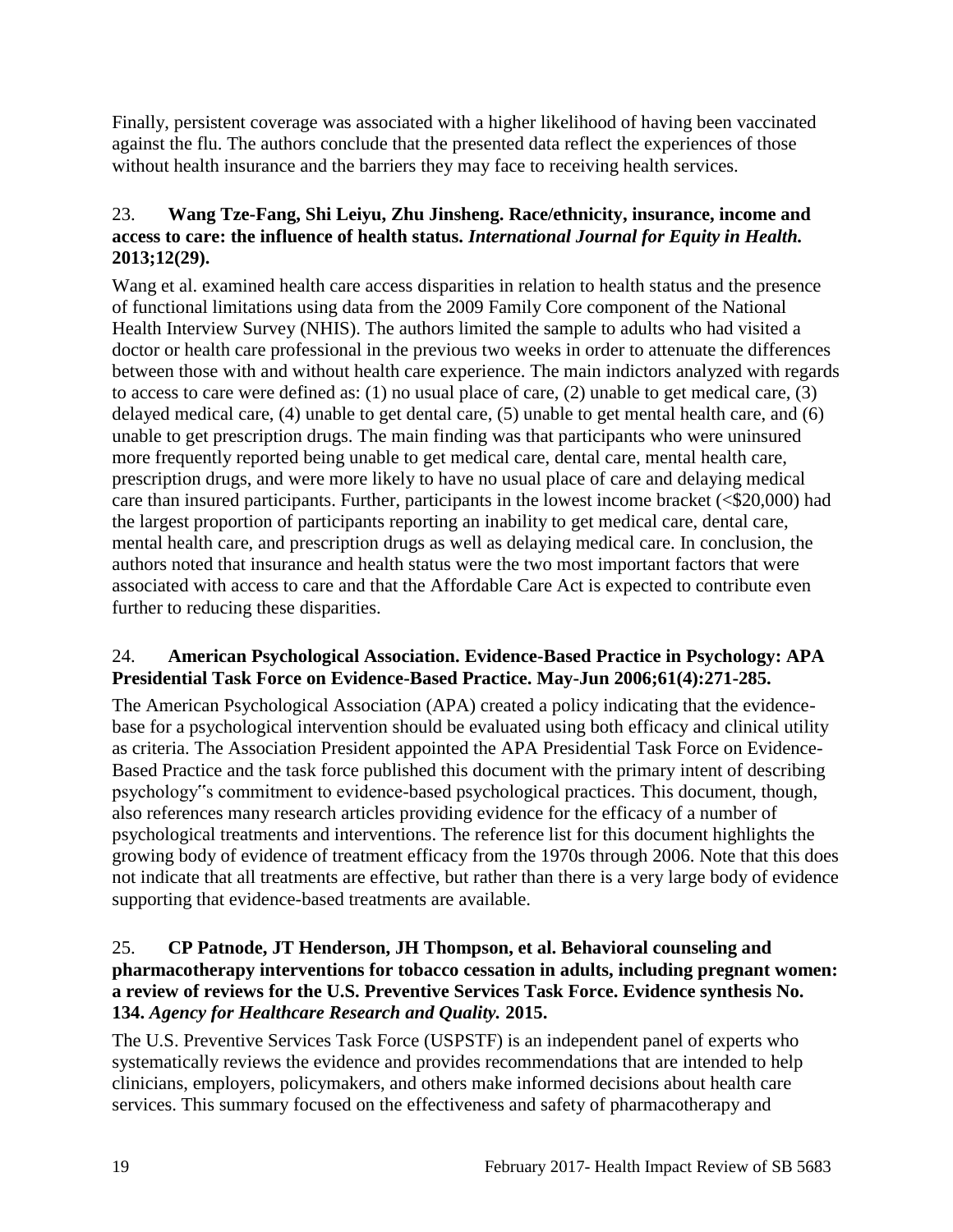behavioral interventions for tobacco cessation and included a total of 54 systematic reviews. The findings indicate that behavioral interventions had a significant impact on increasing smoking cessation at 6 months (risk ratio= 1.76 [95% CI, 1.58 to 1.96]), and that various pharmacotherapy interventions also demonstrated effectiveness. In combination, behavioral therapy and pharmacotherapy demonstrated an 82% increase in tobacco cessation when compared to minimal intervention or usual standard of care. The authors conclude that behavioral and pharmacotherapy interventions are effective interventions to improve rates of smoking cessation both individually and in combination.

#### <span id="page-21-1"></span>26. **R Chou, S Selph, T Dana, et al. Screening for HIV: systematic review to update the U.S. Preventive Services Task Force recommendation. Evidence synthesis No. 95.** *Agency for Healthcare Research and Quality.* **2012.**

The U.S. Preventive Services Task Force (USPSTF) is an independent panel of experts who systematically reviews the evidence and provides recommendations that are intended to help clinicians, employers, policymakers, and others make informed decisions about health care services. This review, which focused benefits and harms of screening for Human Immunodeficiency Virus (HIV) in adolescents and adults, included randomized clinical trials and observational studies. Findings indicate that screening for HIV is accurate, screening only targeted groups misses a large number of cases, and that antiretroviral therapy (ART) reduces the risk death and sexual transmission of HIV.

## <span id="page-21-0"></span>27. **Washington State Department of Health.** *Chronic Disease Profile- Native Hawaiians/Other Pacific Islanders (NHOPI).* **2015.**

This report summarizes chronic disease health indicators for Washington state using a number data sources such as the Washington Behavioral Risk Factor Surveillance System, Healthy Youth Survey, American Community Survey, and the Pregnancy Risk Assessment Monitoring System. The data show that between 2009-2013, around 25% of Native Hawaiian/Other Pacific Islander (NHOPI) had no health insurance, 15% had income below the poverty level, 88% had no college degree, and 17% were unemployed. During this same time period, 16% of singleton births to NHOPI mothers were premature and 8% were low birth weight, compared to 10% and 6% of all births in Washington state respectively. Further, compared to WA state estimates, NHOPI adults over the age of 18 had higher age-standardized percentages of heavy drinking, cigarette use, high blood pressure, obesity, no flu vaccine, dental insurance, medical care due to cost, dental visit in the past year, or checkup in the last year. NHOPI also had higher rates of arthritis, diabetes, and premature death.

#### <span id="page-21-2"></span>28. **Bitton Asaf, Zaslavsky Alan M., Ayanian John Z. Health risks, chronic diseases, and access to care among US Pacific Islanders.** *Journal of General Internal Medicine.*  **2010;25(5):435-440.**

Bitton et al. conducted a retrospective analysis of data from the Behavioral Risk Factor Surveillance System (BRFSS) from 2005, 2006, and 2007. The authors evaluated the data to determine the frequency and predictors of chronic disease outcomes and health status in Pacific Islander Americans (n=2,609) as compared to Asian Americans (17,892) and whites (n=894,289). Compared to Asian Americans, Pacific Islanders in the cohort were more often current smokers, overweight, heavy alcohol drinkers, lacked health insurance, but more likely to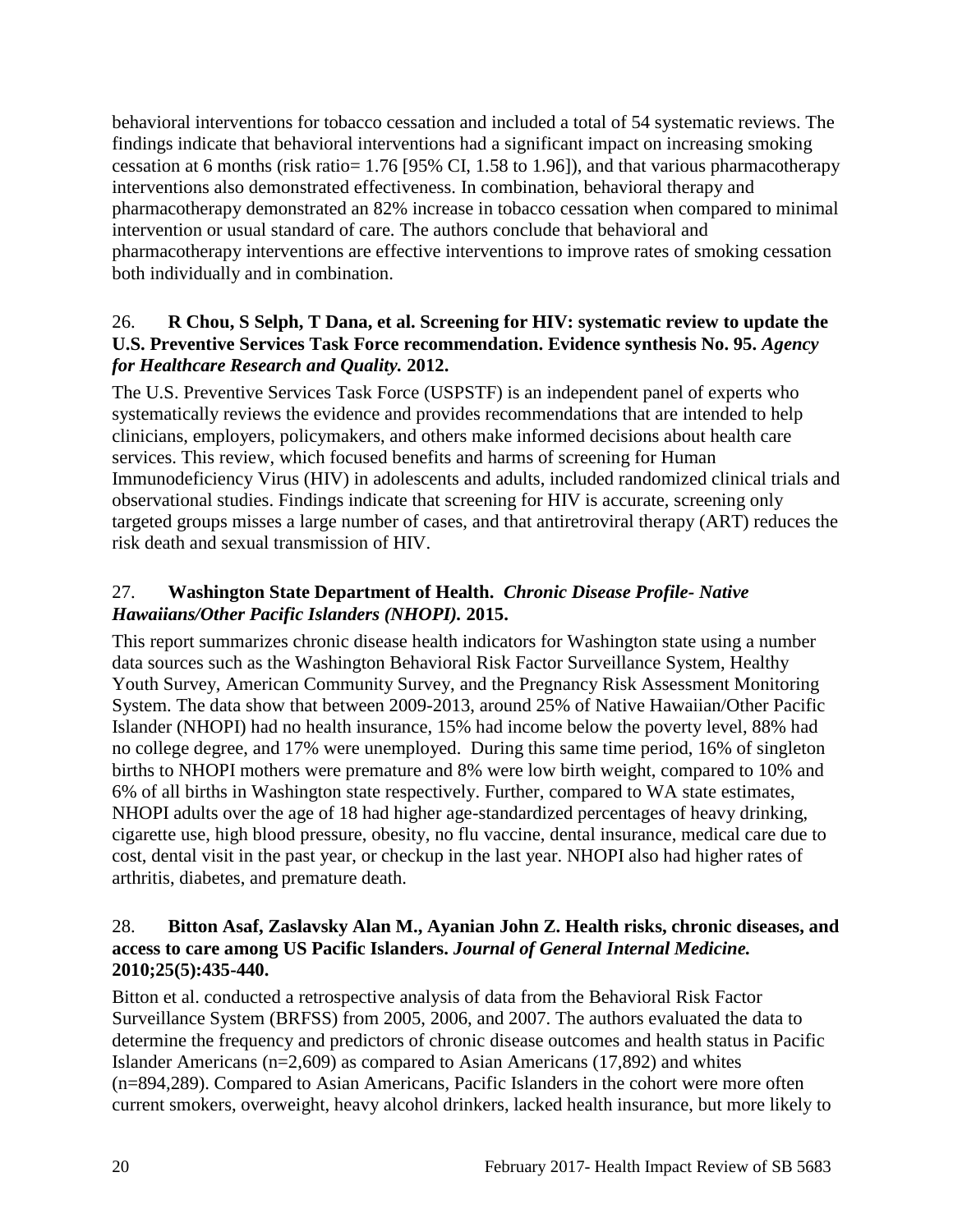have met recommendations for adequate physical activity. After adjusting for demographic and socioeconomic covariates, Pacific Islanders reported higher adjusted rates of hypertension (OR=1.50; 1.06, 2.13), diabetes (OR=1.82; 1.25, 2.63), asthma (OR=2.32; 1.65, 3.25), and arthritis (OR=1.68; 1.20, 2.35). The authors further adjusted the models for smoking, which did not significantly change the results, but adjusting for BMI category made the odds ratios for hypertension, diabetes, arthritis, and health status non -significant. From this, the authors suggest that BMI partially mediates the differences in chronic disease outcomes for Pacific Islanders compared to Asian Americans. When comparing outcomes for Pacific Islanders to whites, there were no striking differences in health risk factors, chronic diseases, and access to care. The authors call for future health surveys and policies to distinguish between Pacific Islanders and Asian Americans given significant differences in their health profiles. Finally, they suggest that more work needs to be done to understand the magnitude and determinants of these health disparities in order to create more targeted health interventions.

#### <span id="page-22-0"></span>29. **Chang Ann Lee, Hurwitz Eric, Miyamura Jill, et al. Maternal risk factors and perinatal outcomes among Pacific Islander Groups in Hawaii: a retrospective cohort study using statewide hospital data.** *BMC Pregnancy and Childbirth.* **2015;15(1).**

Chang et al. aimed to quantify obstetric outcomes among Pacific Islander subgroups living in Hawaii in order to better understand disparities among this diverse population. The authors used the Hawaii Health Information Corporation (HHIC) inpatient database, which includes all maternal delivery and live newborn hospital admissions in the state of Hawaii. The study population was all Pacific Islander and White women who gave birth to a singleton liveborn in any hospital in Hawaii from January 2010 to December 2011 (n=15,156). Data indicated that only about one-third of Whites had either public or no insurance (31.7%) while 88.3% of Micronesians and 66.2% of Samoans had this insurance type. Diabetes was most prevalent among Other Pacific Islanders and Samoans, and Samoans and Native Hawaiians had the highest rates of hypertension. After adjusting for age, delivery at a rural versus urban hospital, and insurance type, all Pacific Islander subgroups had a significantly higher odds ratio for diabetes compared to Whites. Native Hawaiians had the highest adjusted odds for low birthweight babies and Samoans were more likely than Whites to have macrosomic infants (birthweight greater than 4000g). Finally, Micronesians and Other Pacific Islanders were more likely to have cesarean deliveries compared to Whites (adjusted OR 1.35; 95 % CI 1.19–1.454 and adjusted OR 1.31; 95 % CI 1.08–1.59, respectively). The authors conclude that important differences exist in perinatal outcomes among Pacific Islanders and that these differences are pronounced among subgroups. It is therefore important to disaggregate these subgroups for future research, policy, and public health interventions.

#### <span id="page-22-1"></span>30. **Schempf Ashley H., Mendola Pauline, Hamilton Brady E., et al. Perinatal outcomes for Asian, Native Hawaiian, and other Pacific Islander mothers of single and multiple race/ethnicity: California and Hawaii, 2003–2005.** *American Journal of Public Health.*  **2010;100(5):877-887.**

Schempf et al. aimed to determine whether differences existed in birth outcomes for Asian/Pacific Islander (API) mothers of single versus multiple race/ethnicity. The authors used birth certificate data from California and Hawaii for 2003 to 2005 and linked these data to birth and infant death data sets of the National Center for Health Statistics for API mothers. The